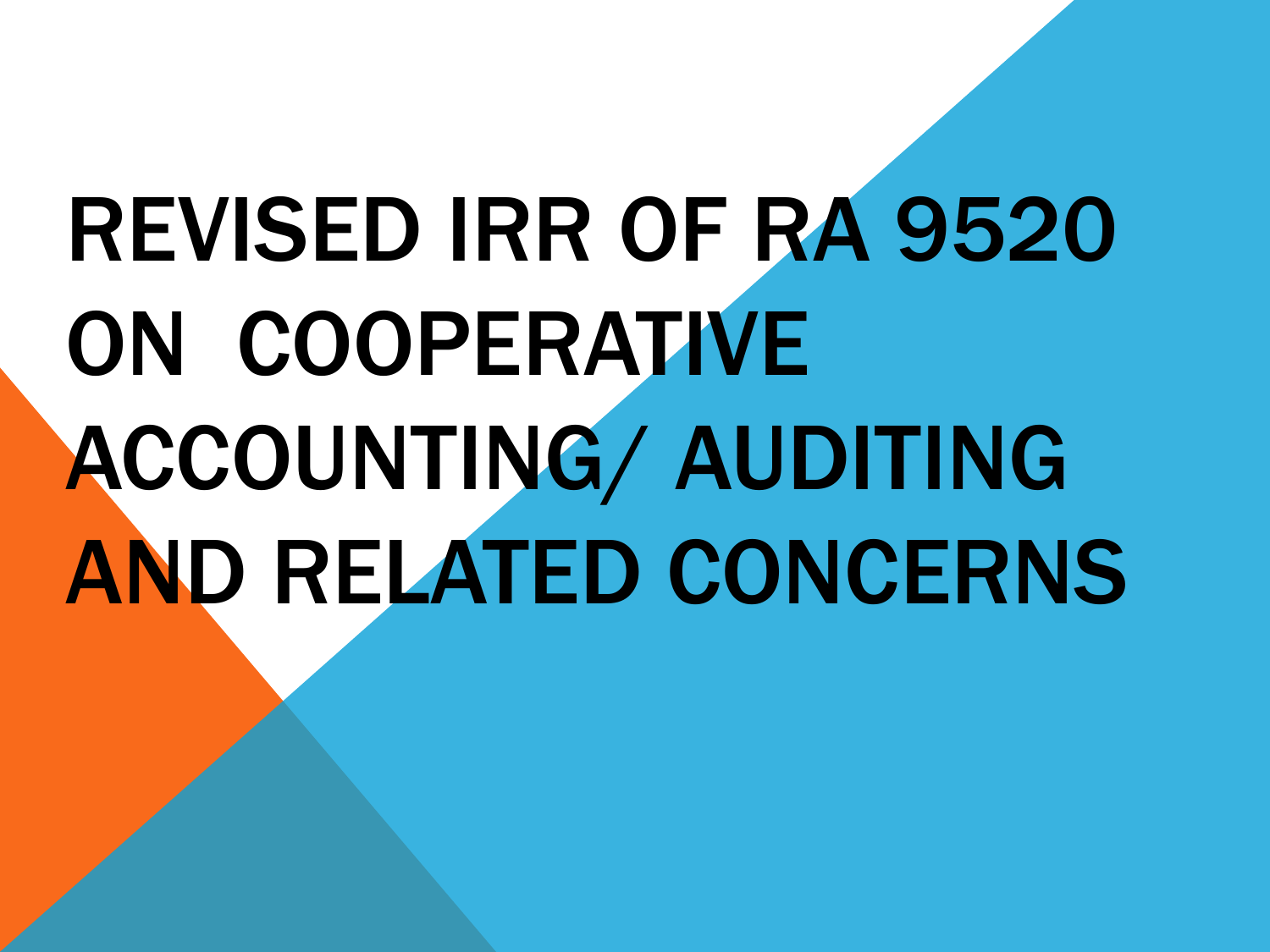Area of Operations – refers to the area where the coop operates and where its members come from as provided in their ACBL.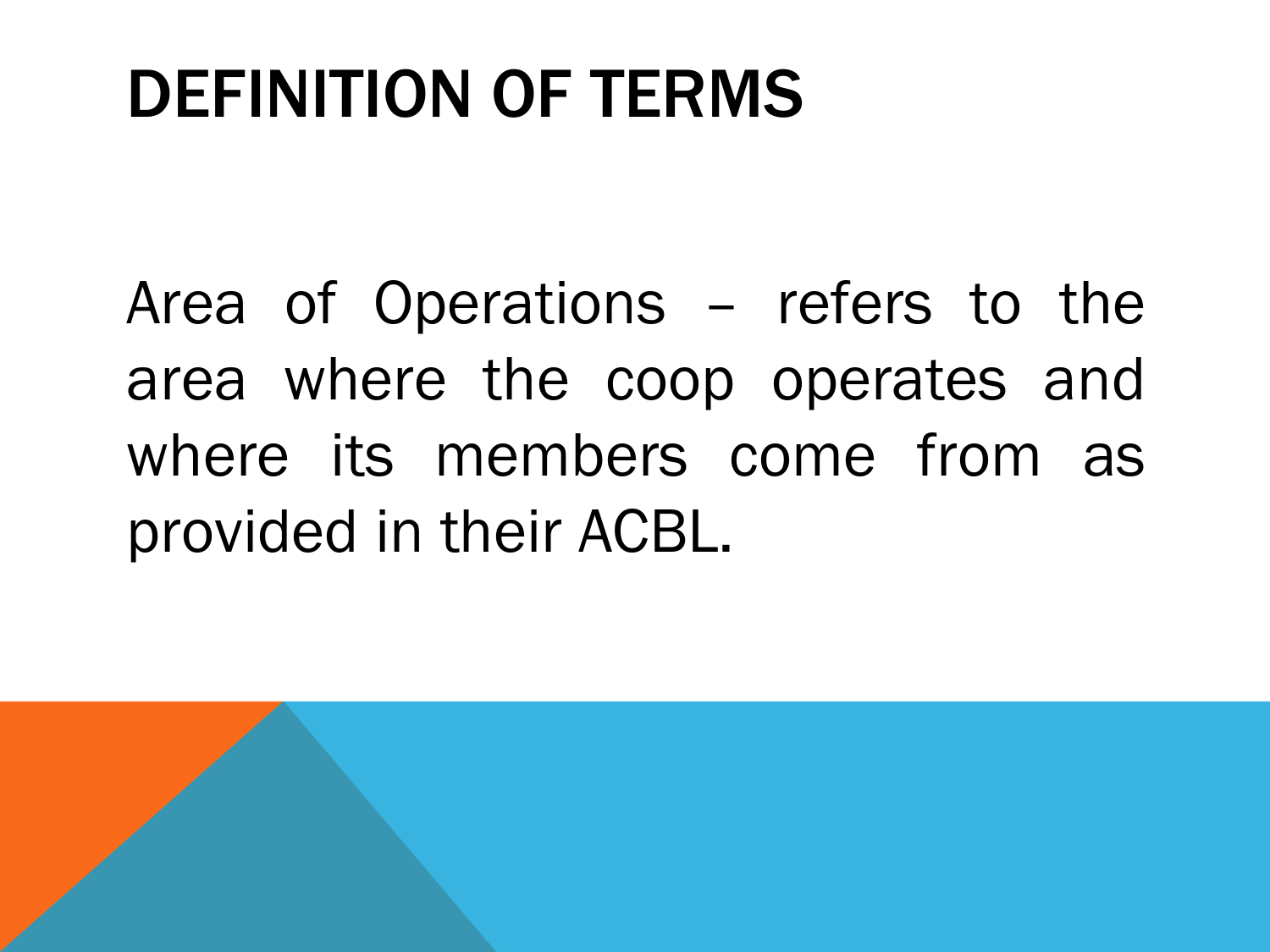Capital – refers to the totality of the members, share capital , loans and borrowings, including deposits, deferred payment of interest on share capital and patronage refund, subsidies, donations, legacies, grants, aids, lands, structures, plants, equipment, facilities, machines and other assets of the cooperative.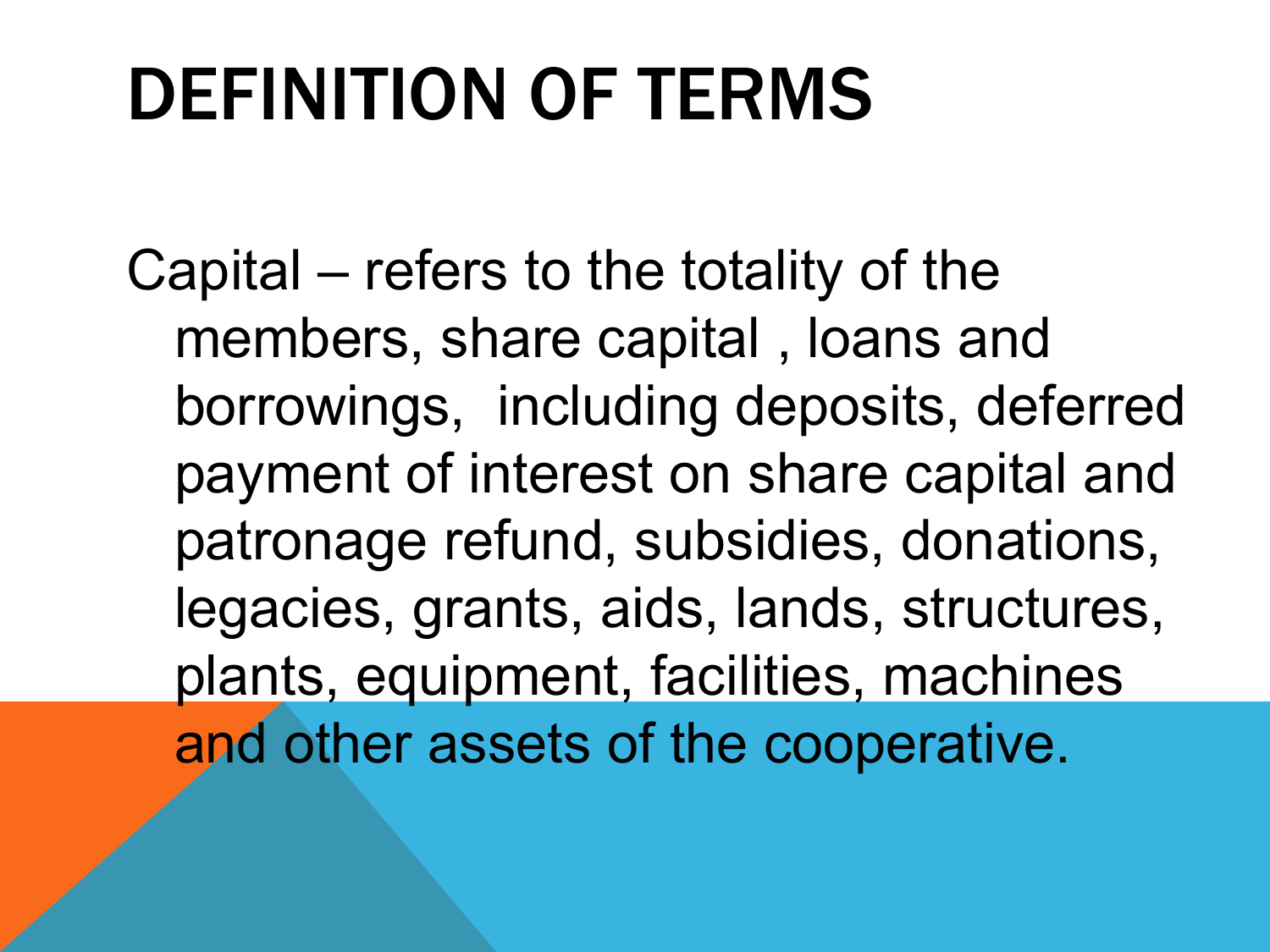Interest on *Share Capital* – refers to the interest earned by the members' paid up capital. It is computed by multiplying the rate of interest on share capital by members' average shares. The rate of interest on share capital is computed by dividing the amount allocated for total interest on share capital by the total average share.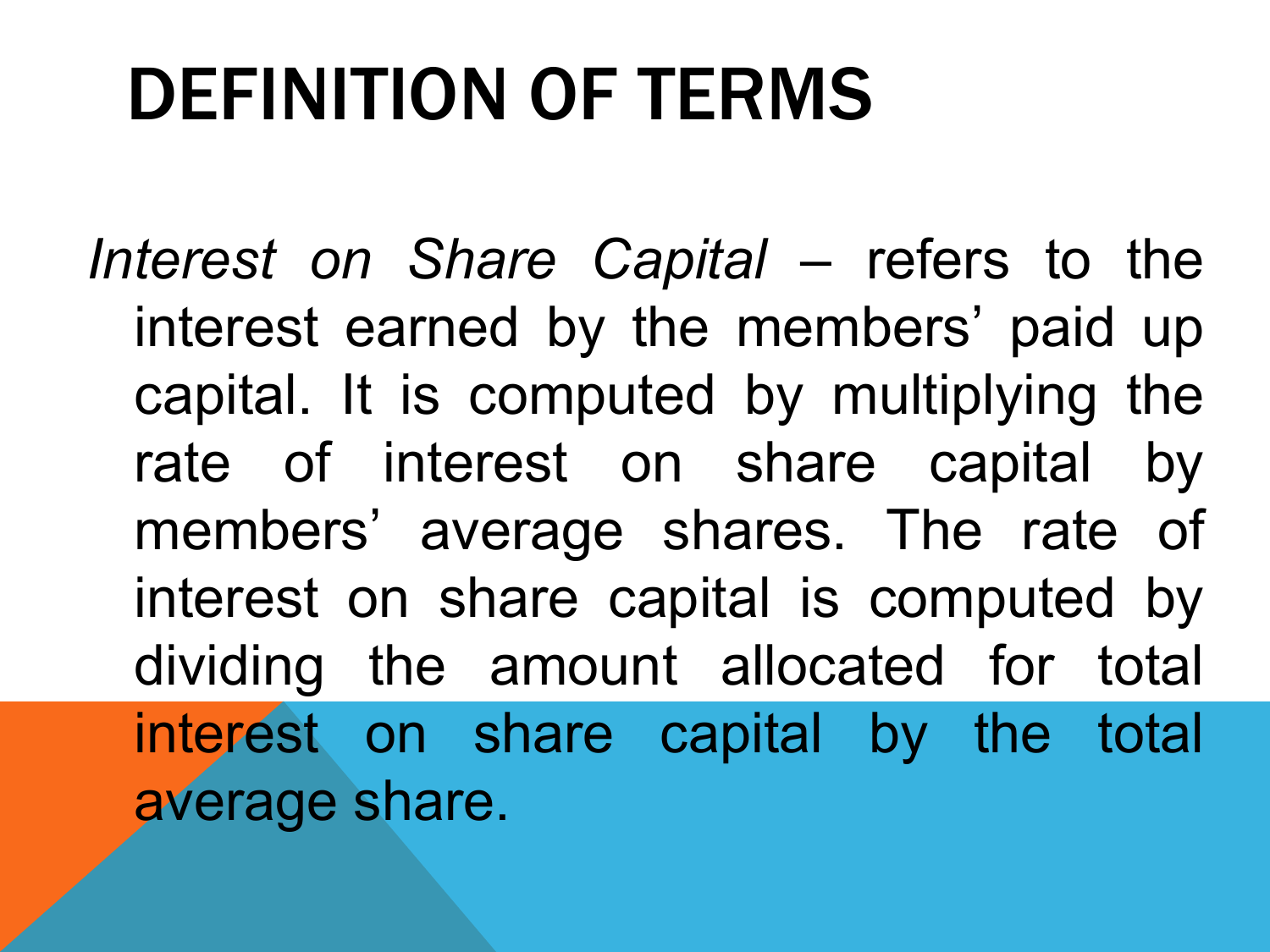*Net Surplus –* refers to the excess payments made by members, which shall not be construed as profits, from the loans or goods and services availed of or the difference of the rightful amount due to the members for their products sold or services rendered to the cooperative. It includes other inflow of assets resulting from its other operating activities, which shall be returned to the members as prescribed in the Code.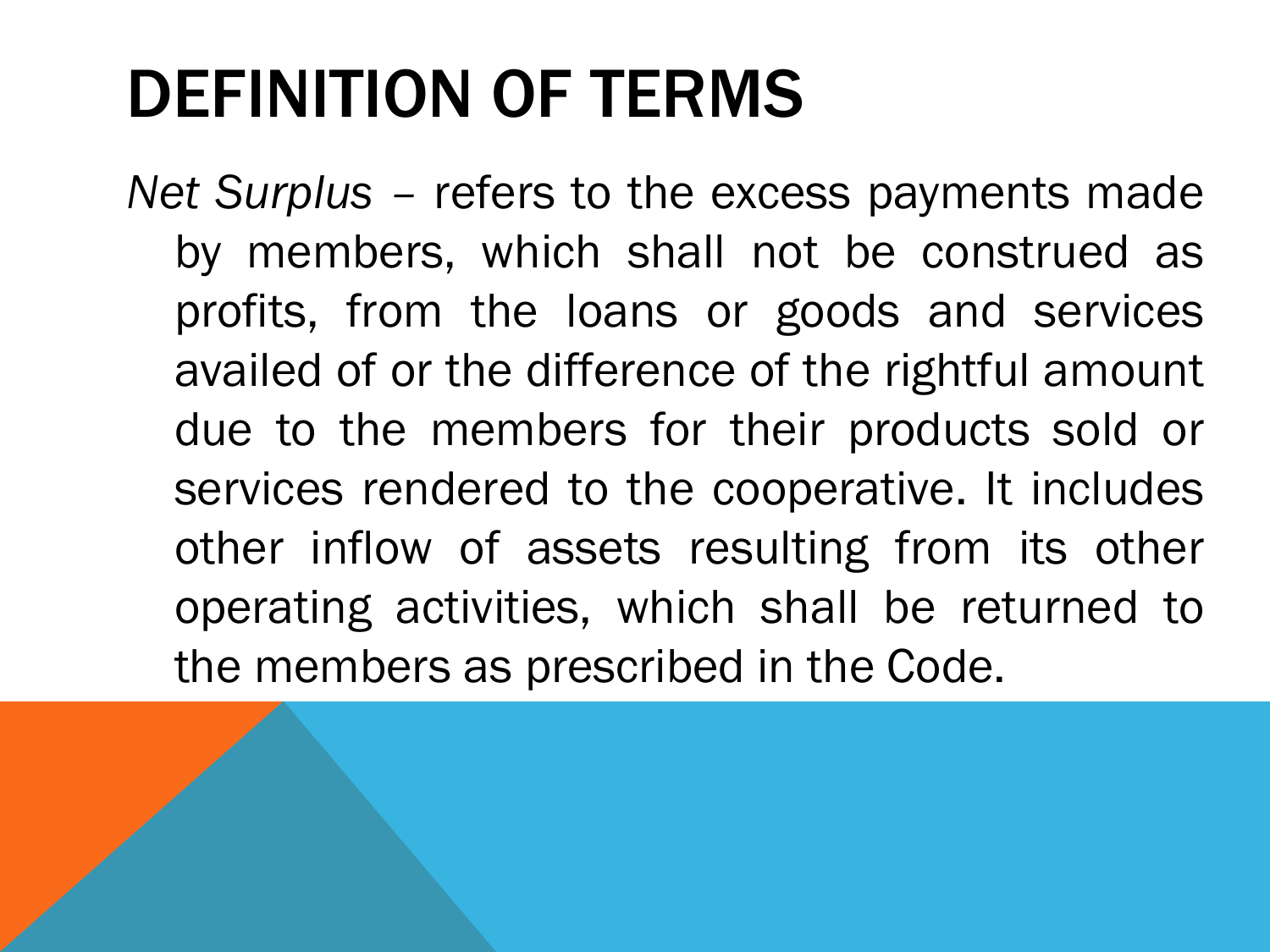*Revolving Capital Certificate –* refers to the certificate issued by the Board of Directors of the cooperative indicating the serial number, name, amount, and rate of interest to be paid and shall distinctly set

time of retirement of such certificate and the amount to be returned.

forth the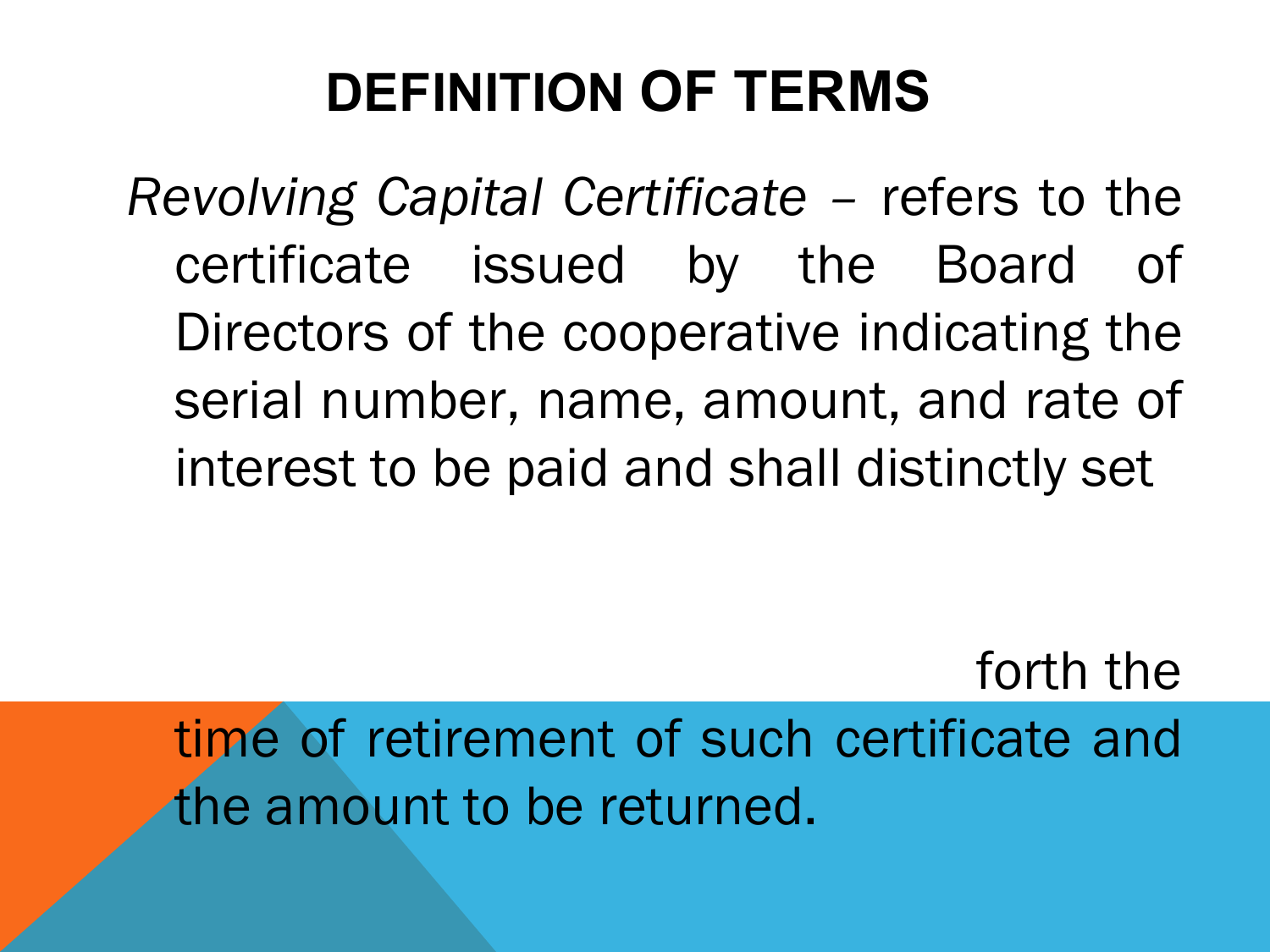Net Worth – refers to equity inclusive of members' equity, donation grants and reserve funds less unbooked allowances for probable losses on loans, accounts receivables, investment and nonperforming assets and other capital adjustments as may be allowed by the Authority.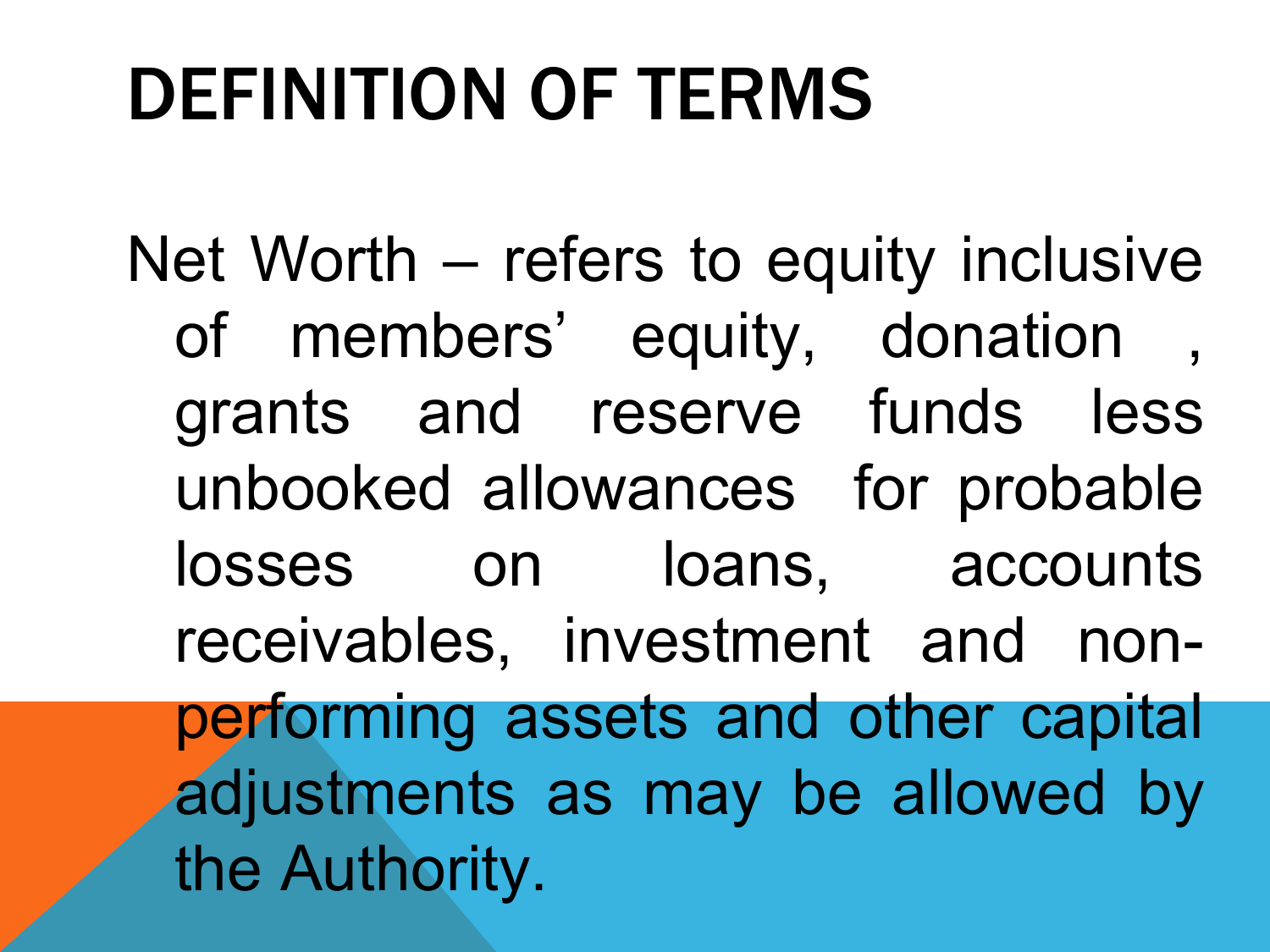Patronage Refund – refers to the amount returned to the individual members in proportion to their individual patronage of the cooperative products and services.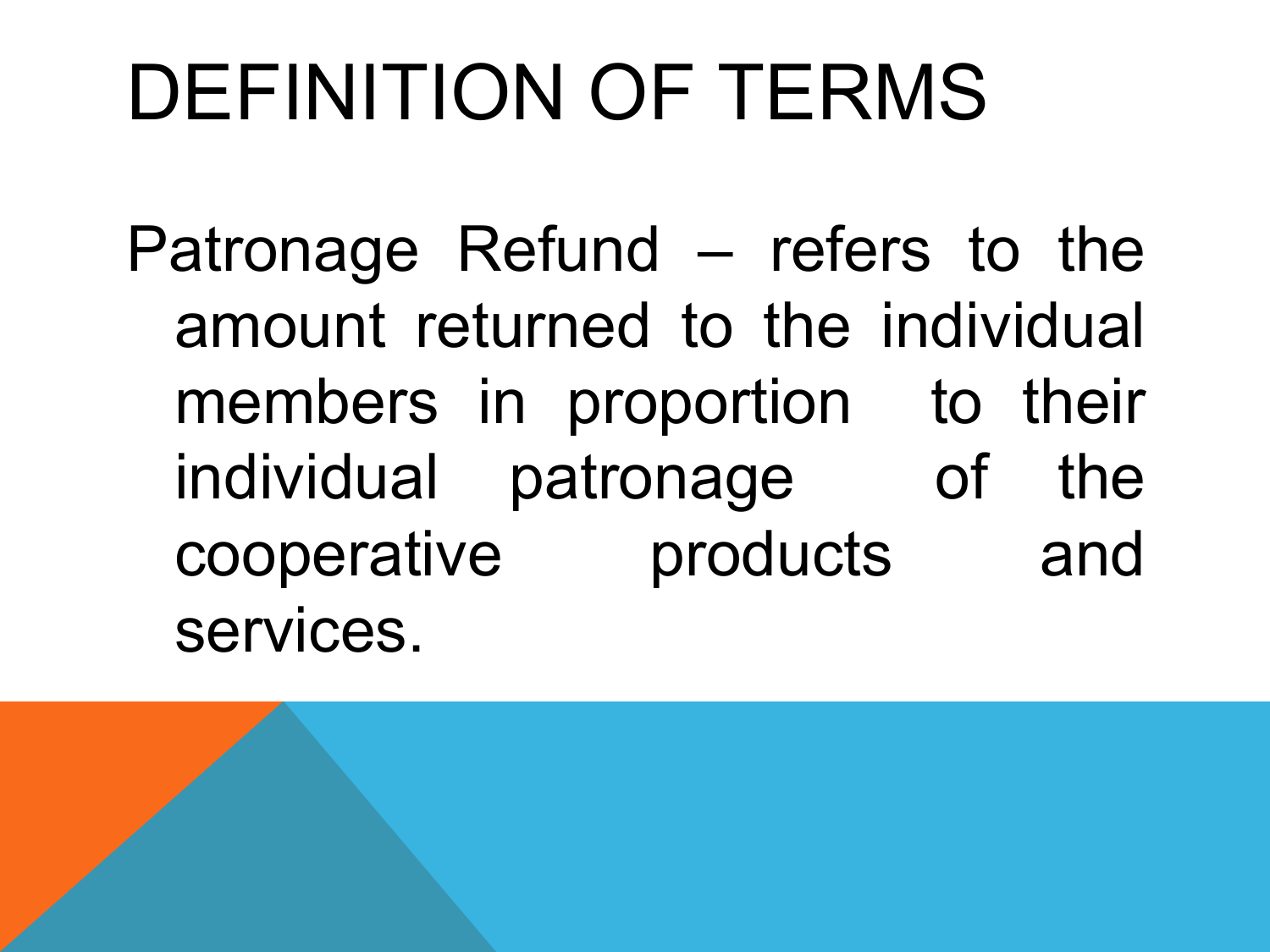- Revolving Capital refers to the amount constituting the patronage refund and interest on share capital of the members, the payment of which has been deferred by the cooperative.
- Revolving Capital Certificate the certificate issued by the BOD of the coop indicating the name, amount, and rate of interest to be paid and shall distinctly set forth the time of retirement of such certificate and the amount to be returned.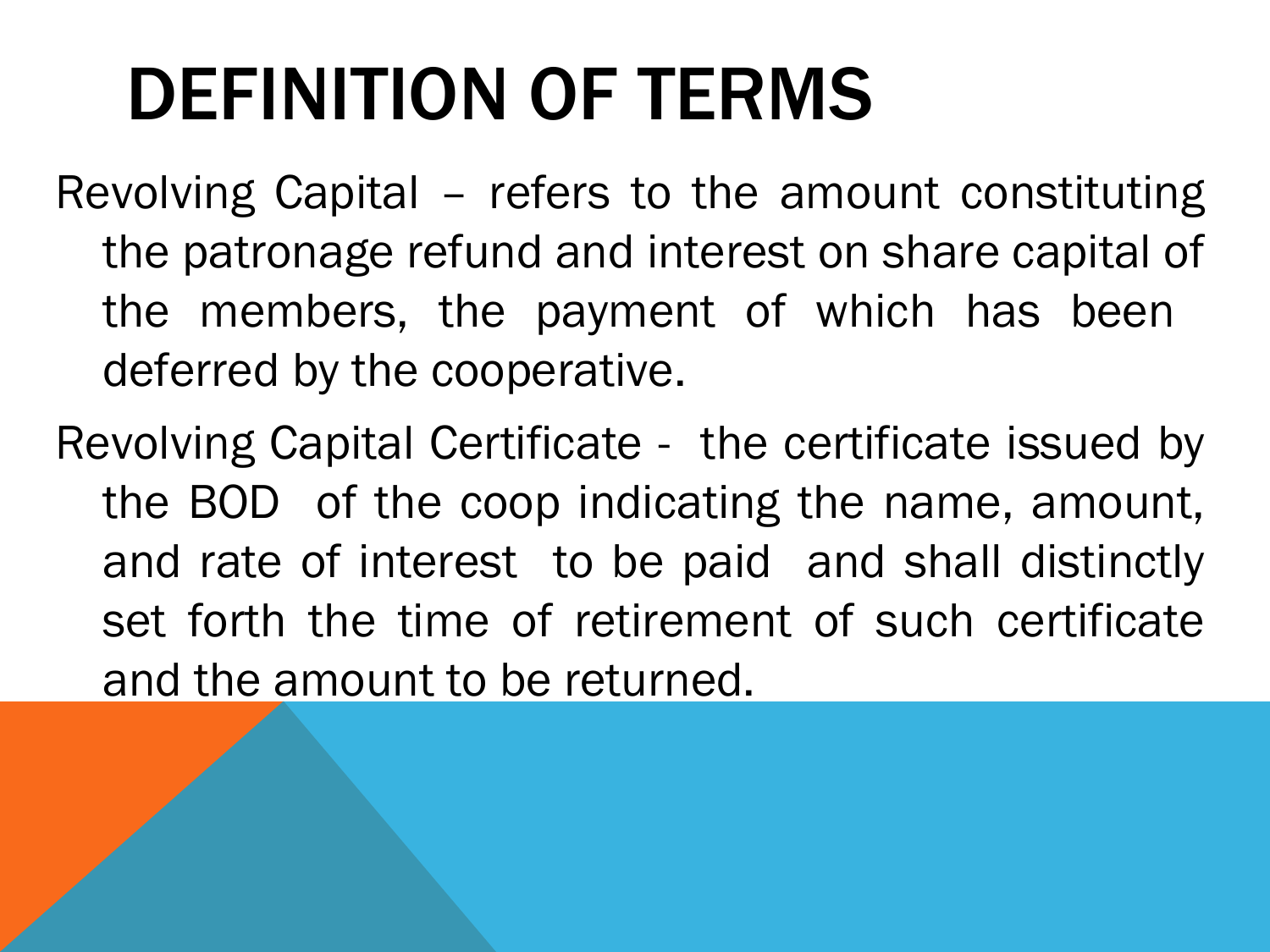Risk Assets – refers to the coop's total assets less cash on hand, evidence of indebtedness, loans to the extent covered by hold outs or assignment of deposits, lands owned used for operations, buildings and land improvements net of depreciation, real estate mortgage, loans and other non-risk items as the Authority may from time to time authorized to be deducted from the total assets.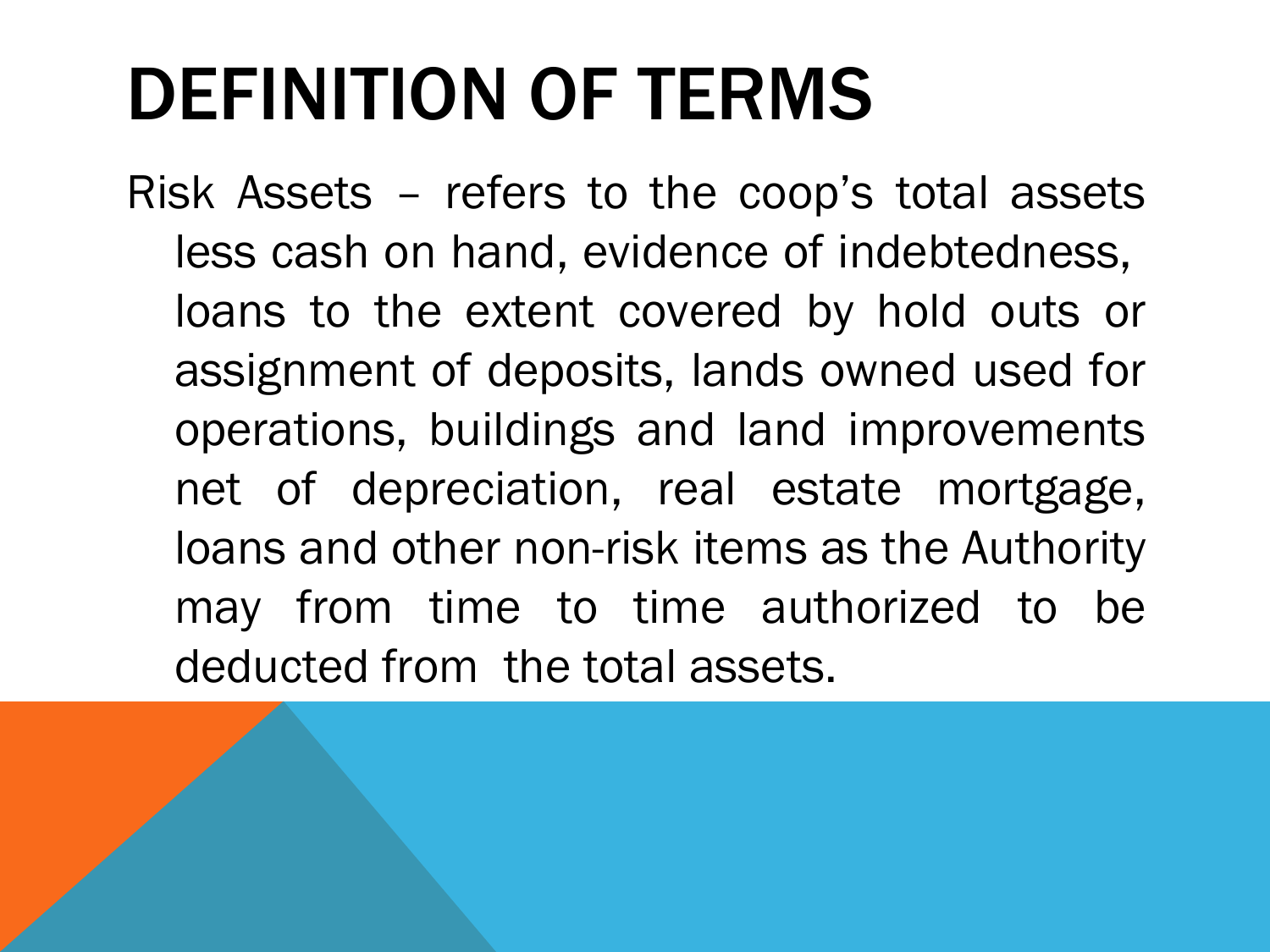Total Average Share Months – refers to the sum total of the average share months which is determined by adding the monthly ending balances of the member's share capital and dividing the sum by twelve months.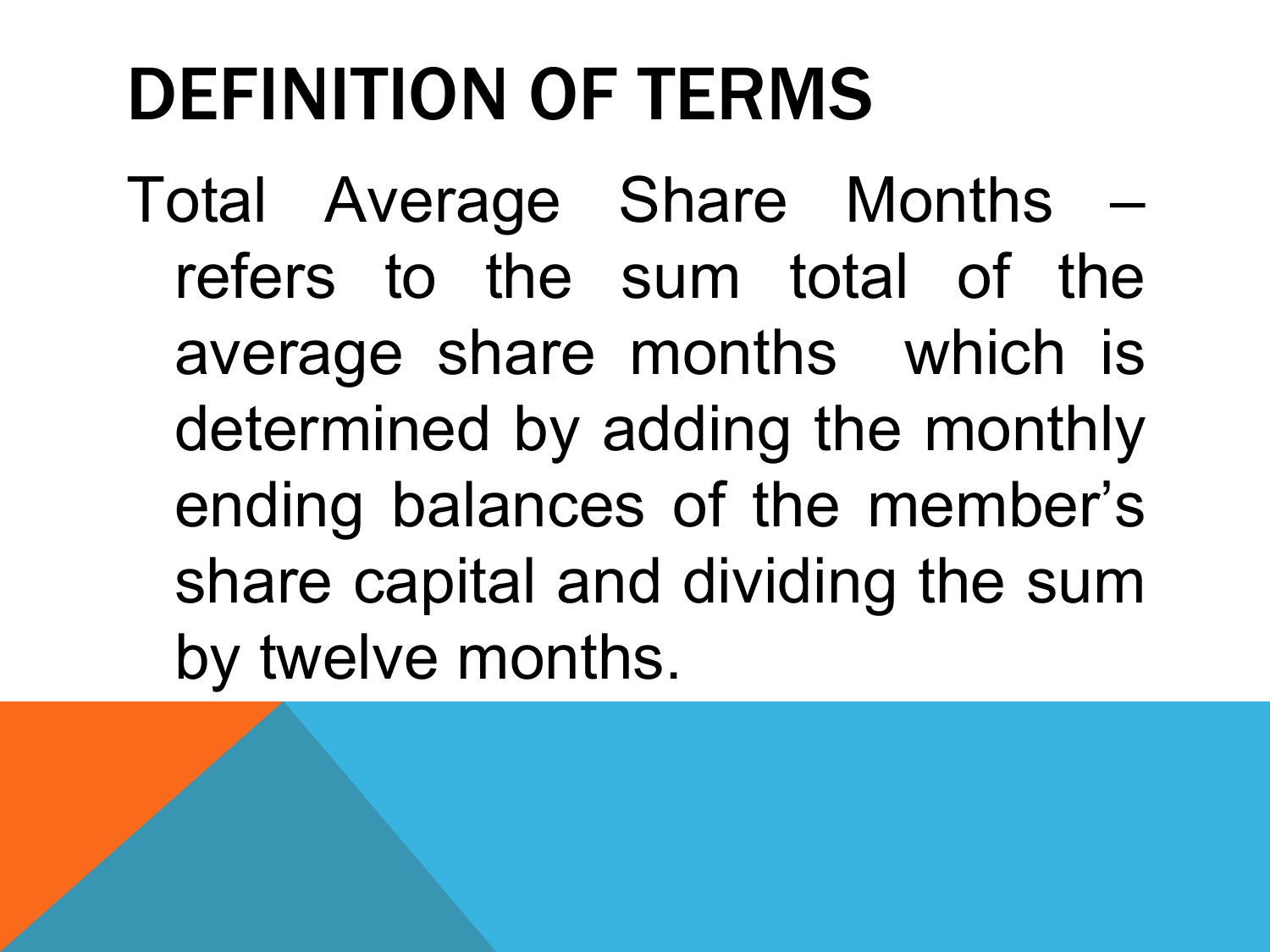## RULE 10- CAPITALIZATION, AND ACCOUNTING PROCEDURES OF COOPS

Legal Basis – Art. 71- "The Capitalization of cooperatives and the accounting procedures shall be governed by the provisions of this Code and the regulations which shall be issued."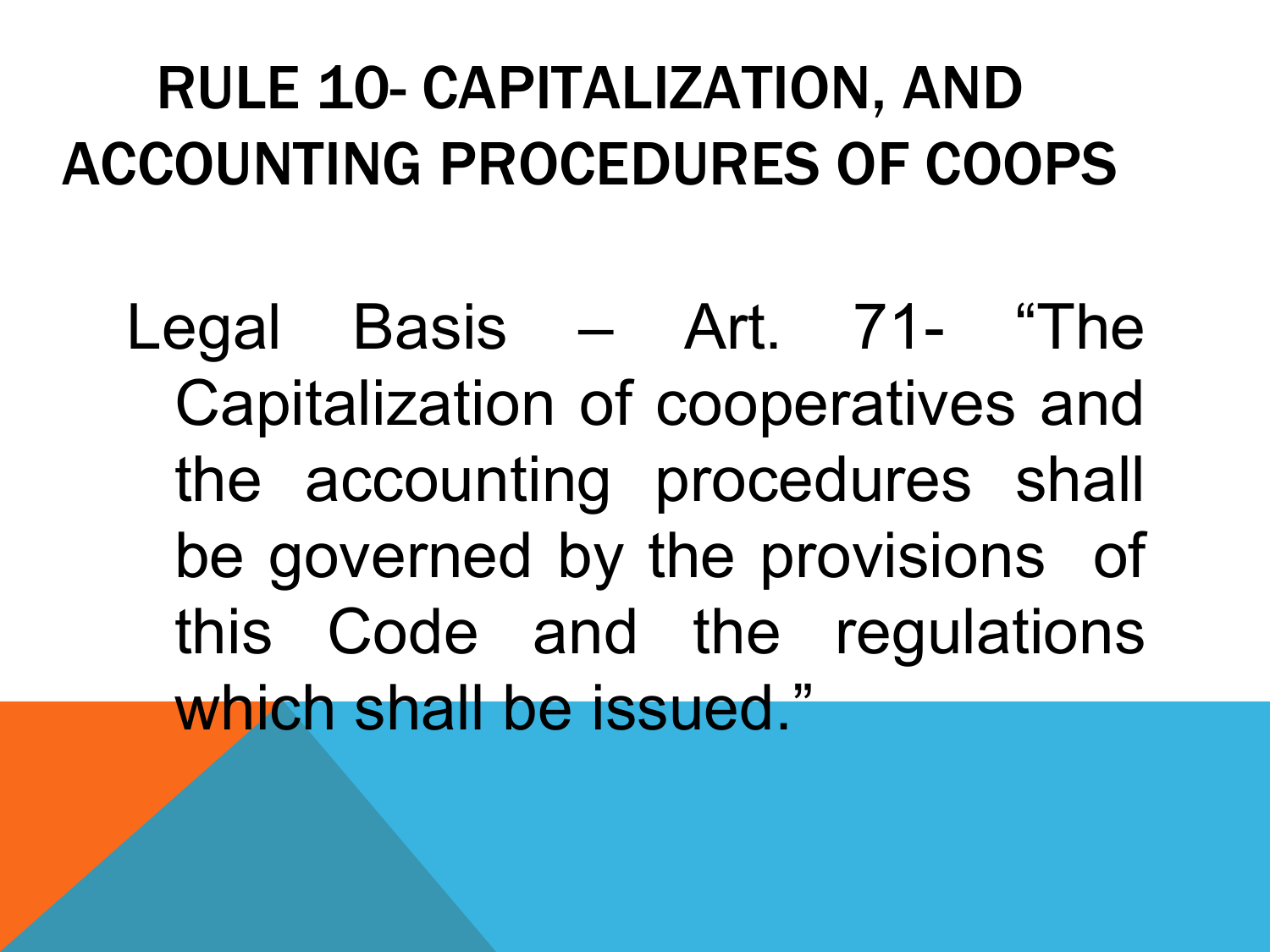# **SECTION 2. CAPITAL SOURCES**

Members' Share Capital;

Loans and Borrowings including Deposits;

- Revolving Capital which consists of the deferred payment of patronage refunds, or interest on share capital; and
- Subsidies, donations, legacies, grants, aids and such other assistance from any local or foreign institution whether public or private; Provided, That capital coming from such subsidies, donations, legacies, grants, aids and other assistance shall not be divided into individual share capital holdings at any time but shall instead form part of the donated capital or fund of the cooperative.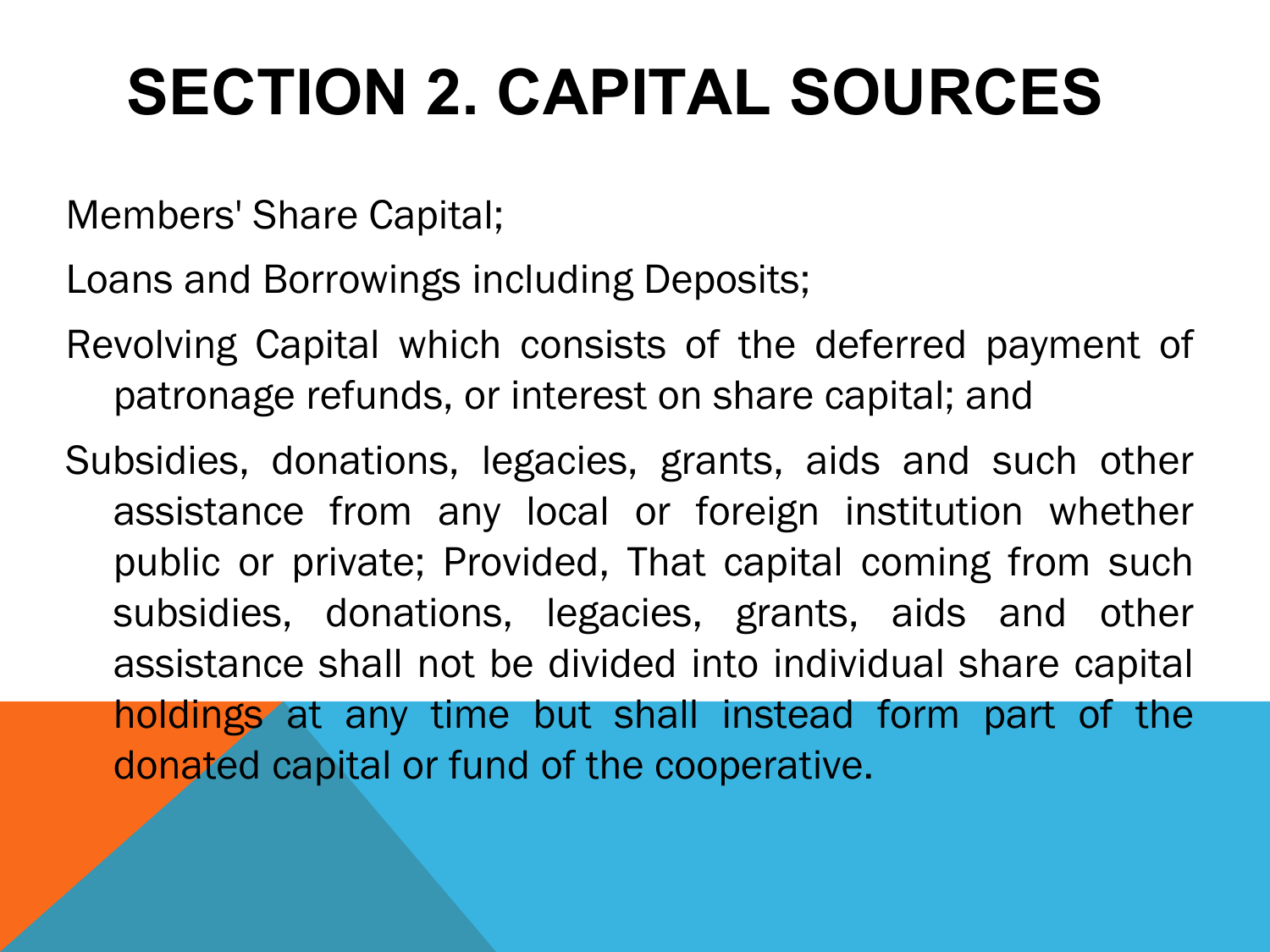# **SECTION 3.** SHARE CAPITAL

. The Share Capital of a cooperative may consist of common share capital and preferred share capital if the latter is provided for under the cooperative's Articles of Cooperation and By-laws. The share capital contribution of the members shall be considered as equity. Provided, that it shall not be withdrawn and should not be used in offsetting obligations whether past due or current while the membership subsists.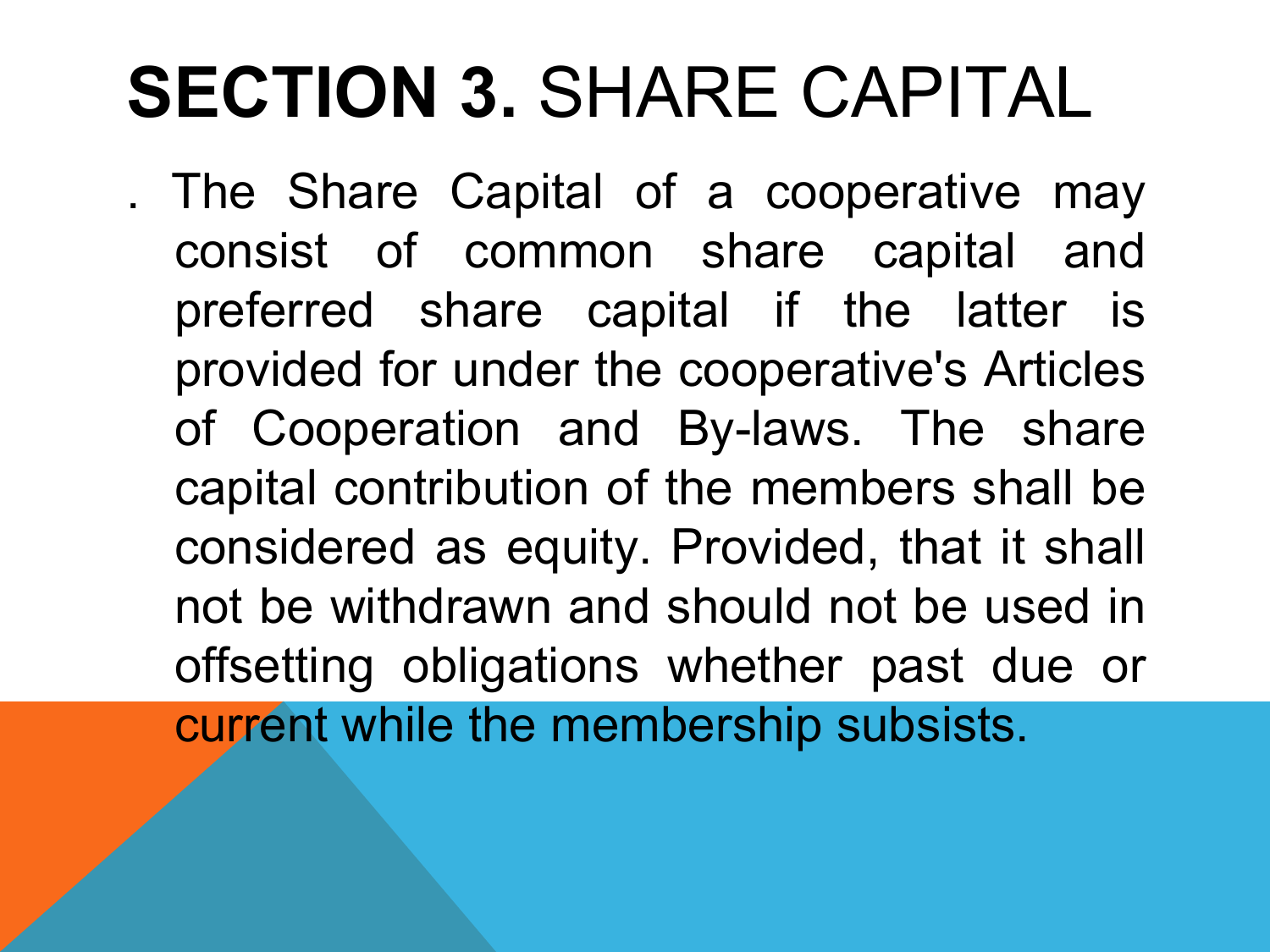# SECTION 3. SHARE CAPITAL

. The Share Capital of a cooperative may consist of common share capital and preferred share capital if the latter is provided for under the cooperative's Articles of Cooperation and Bylaws. The share capital contribution of the members shall be considered as equity. Provided, that it shall not be withdrawn and should not be used in offsetting obligations whether past due or current while the membership subsists.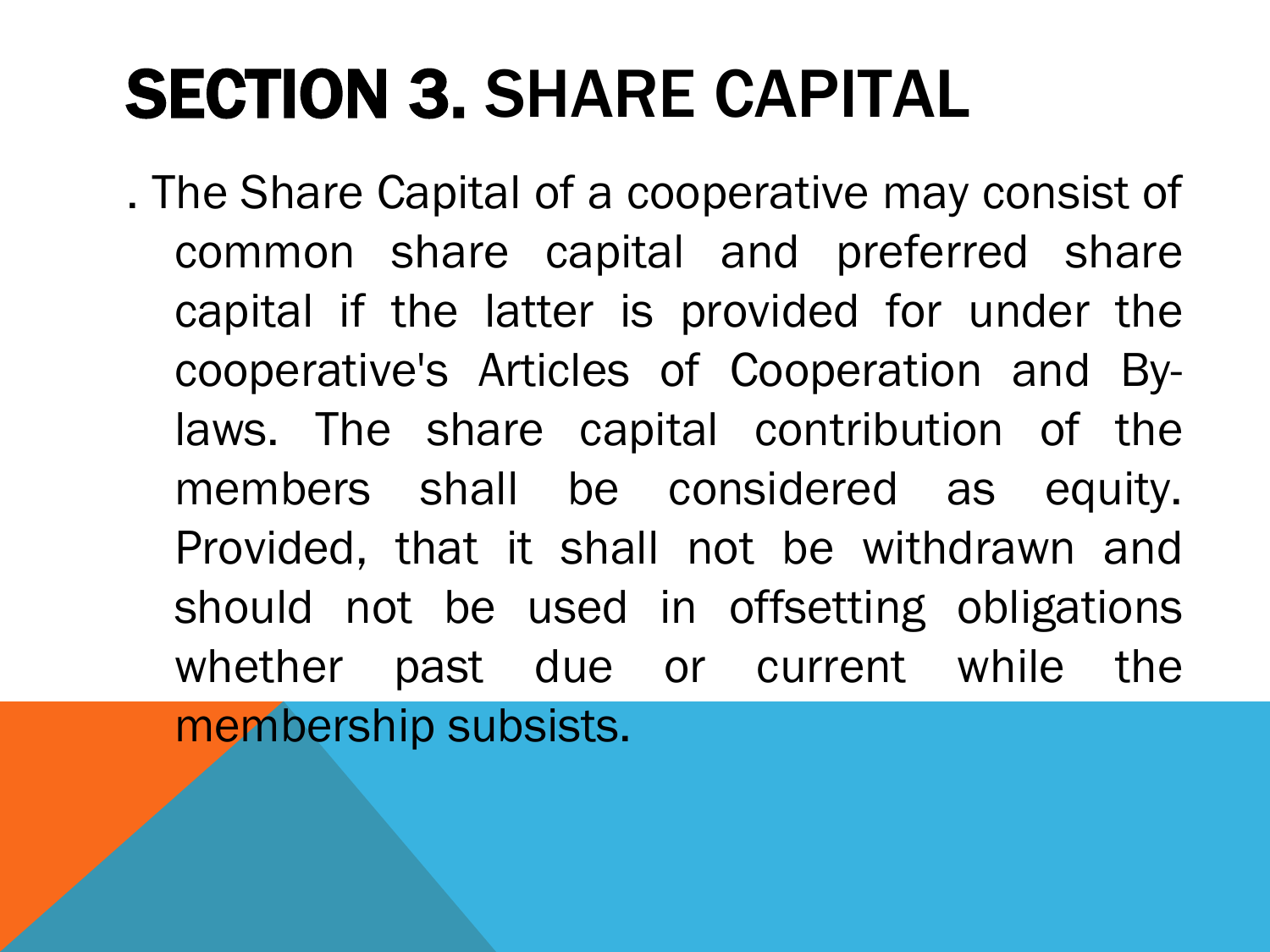## **SECTION 4. PREFERRED SHARES**

Should preferred share capital be provided in their By-Laws, it shall not exceed twenty five (25%) of the total authorized capital of the cooperative.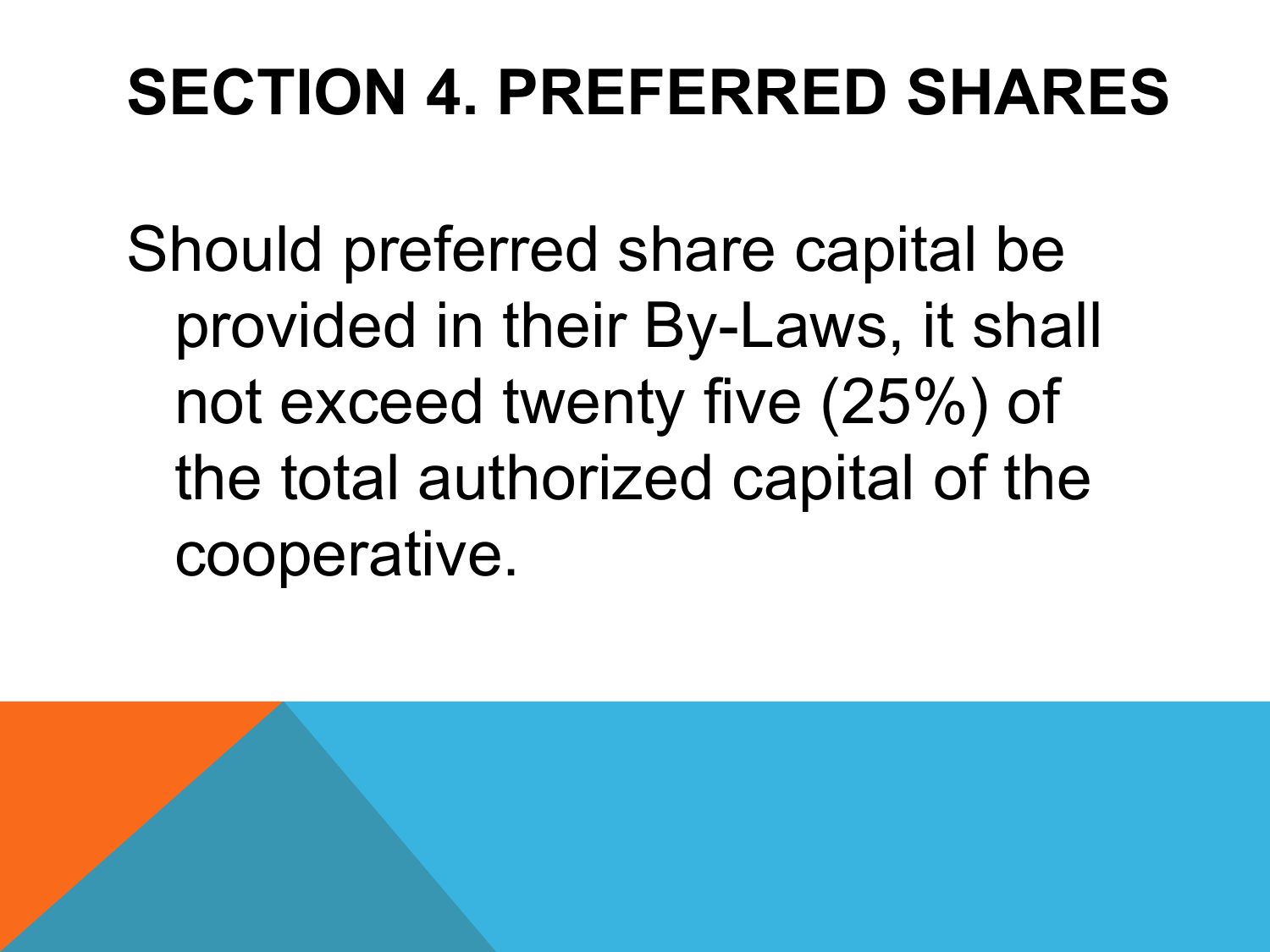## **SECTION 5. CAPITAL BUILD-UP**

The By-laws of every cooperative shall provide for a reasonable and realistic member capital build-up program to allow the continuing growth of the members' investments in their cooperative as their own economic conditions continue to improve.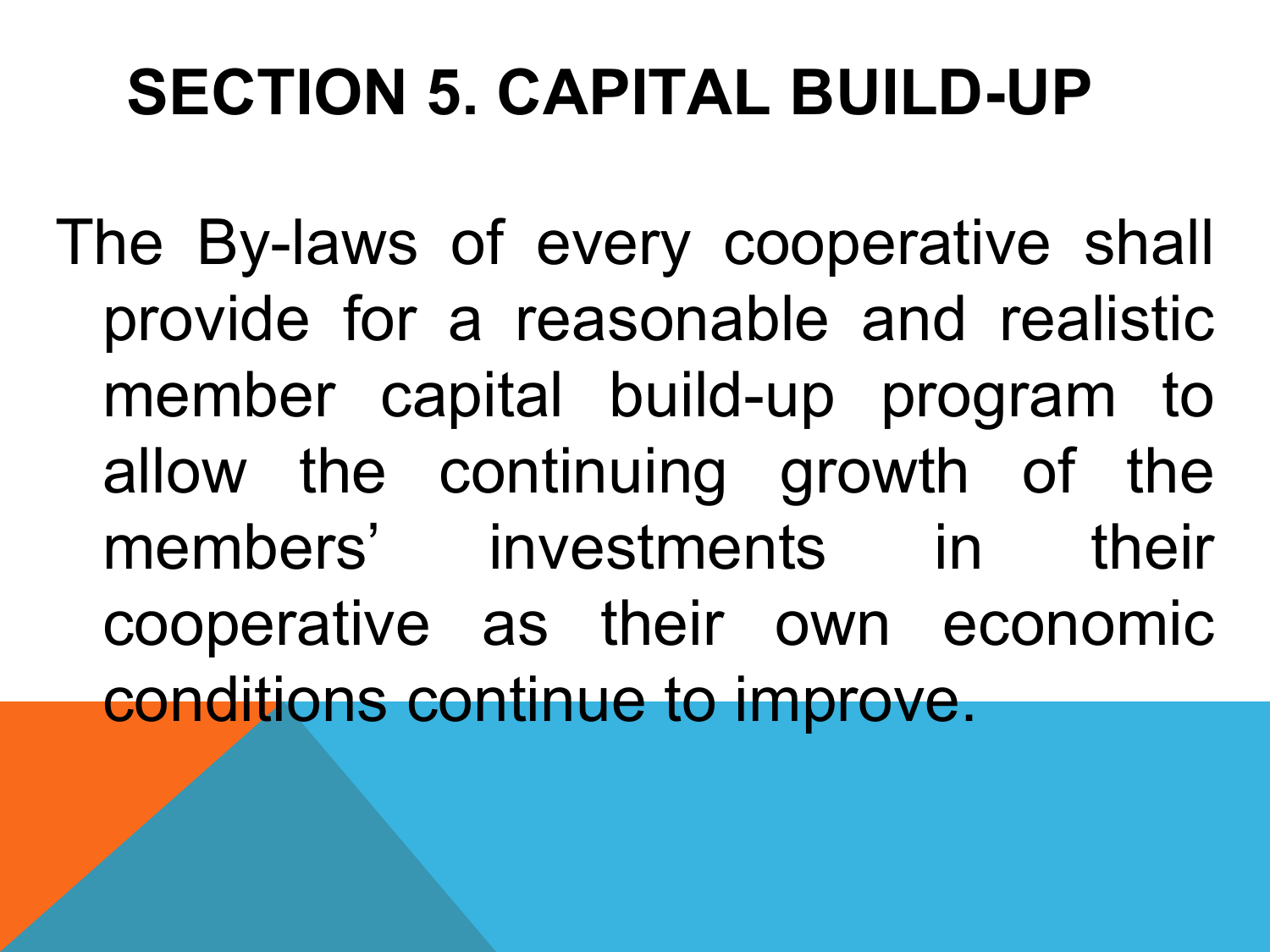## SECTION 6. SUBSCRIPTION AGREEMENT

. The cooperative shall execute a subscription agreement upon admission of members and whenever additional subscription shall be made by member/s upon full payment of initial subscription. Unless otherwise provided for in the By-Laws, cooperative shall issue Share Certificates at least every end of the calendar year based on the number of shares fully paid for the said period.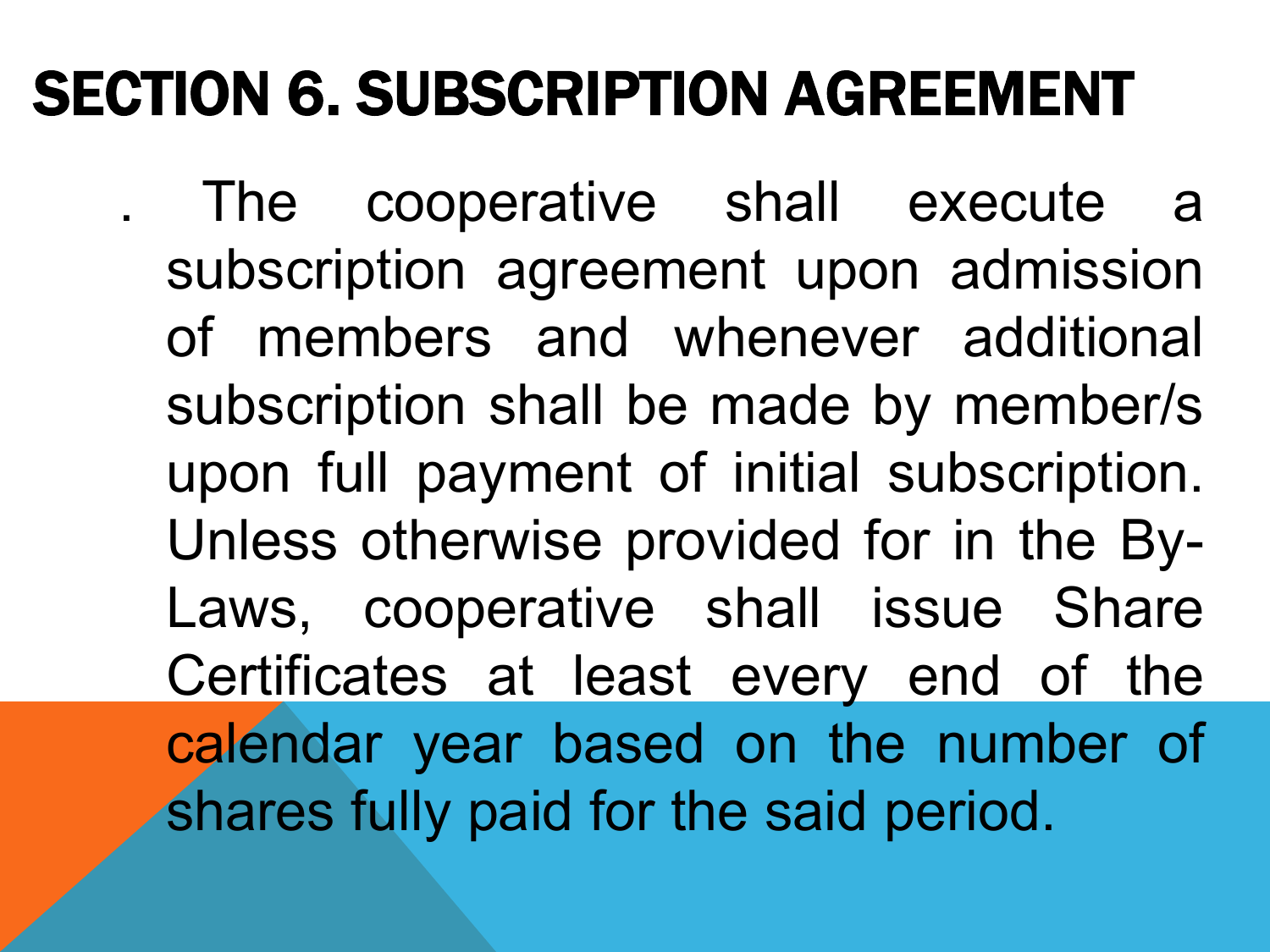#### SECTION 7. LIST OF SHARE CAPITAL CERTIFICATE ISSUED.

All cooperatives, regardless of type and category, shall issue to all its members share capital certificate equivalent to their share capital contribution. A list of Share Capital Certificates issued to members shall be maintained by the cooperative.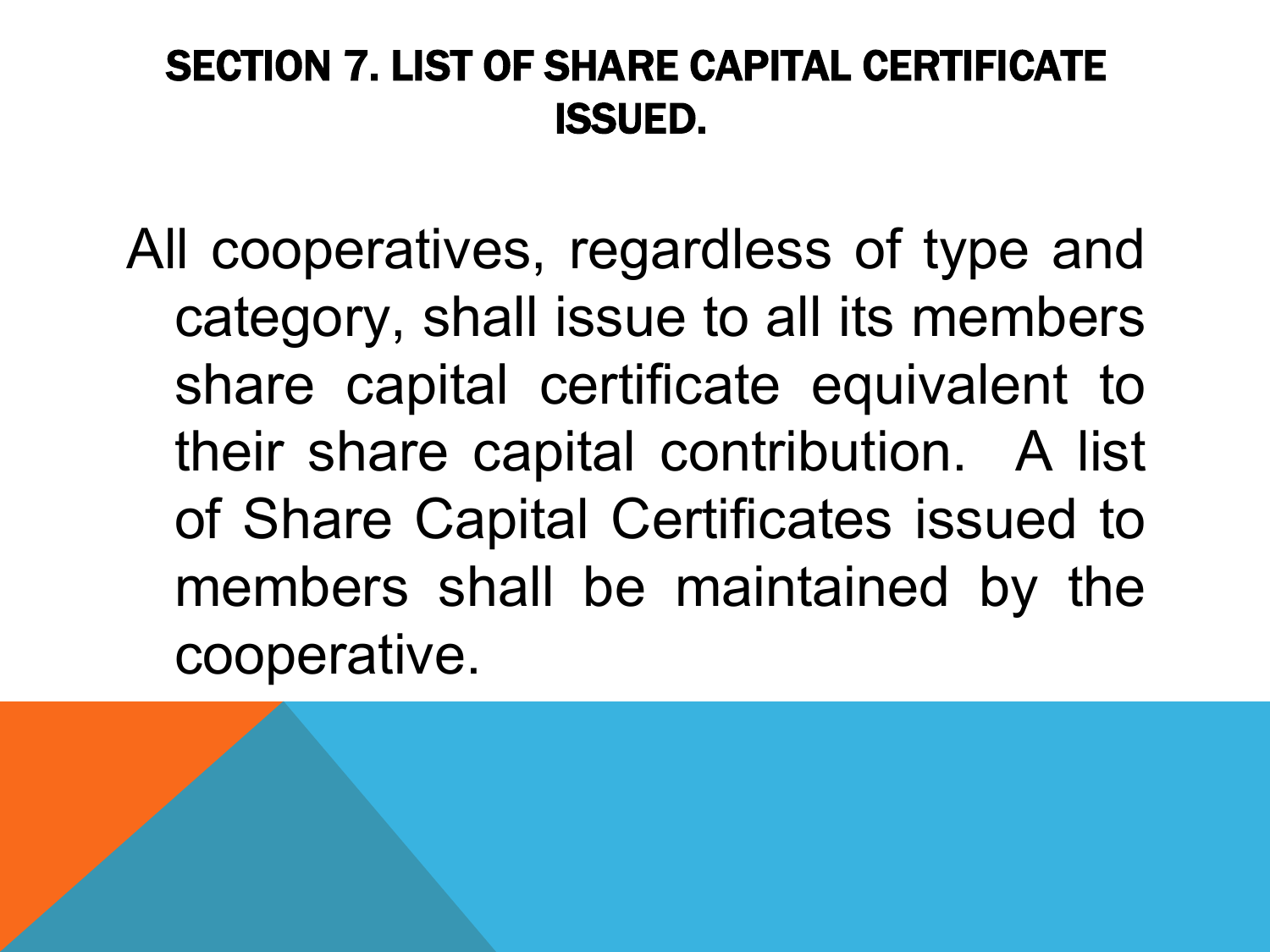#### SECTION 8. PAR VALUE

- In a primary cooperative, the par value may be fixed at any amount but not less than Php100.00 nor more than Php1,000.00.
	- Cooperatives are prohibited from issuing multiple types of Common Shares with different par value per share. It is likewise prohibited for any cooperative to increase/decrease the par value of the share capital by way of amending their Articles of Cooperation and By-laws.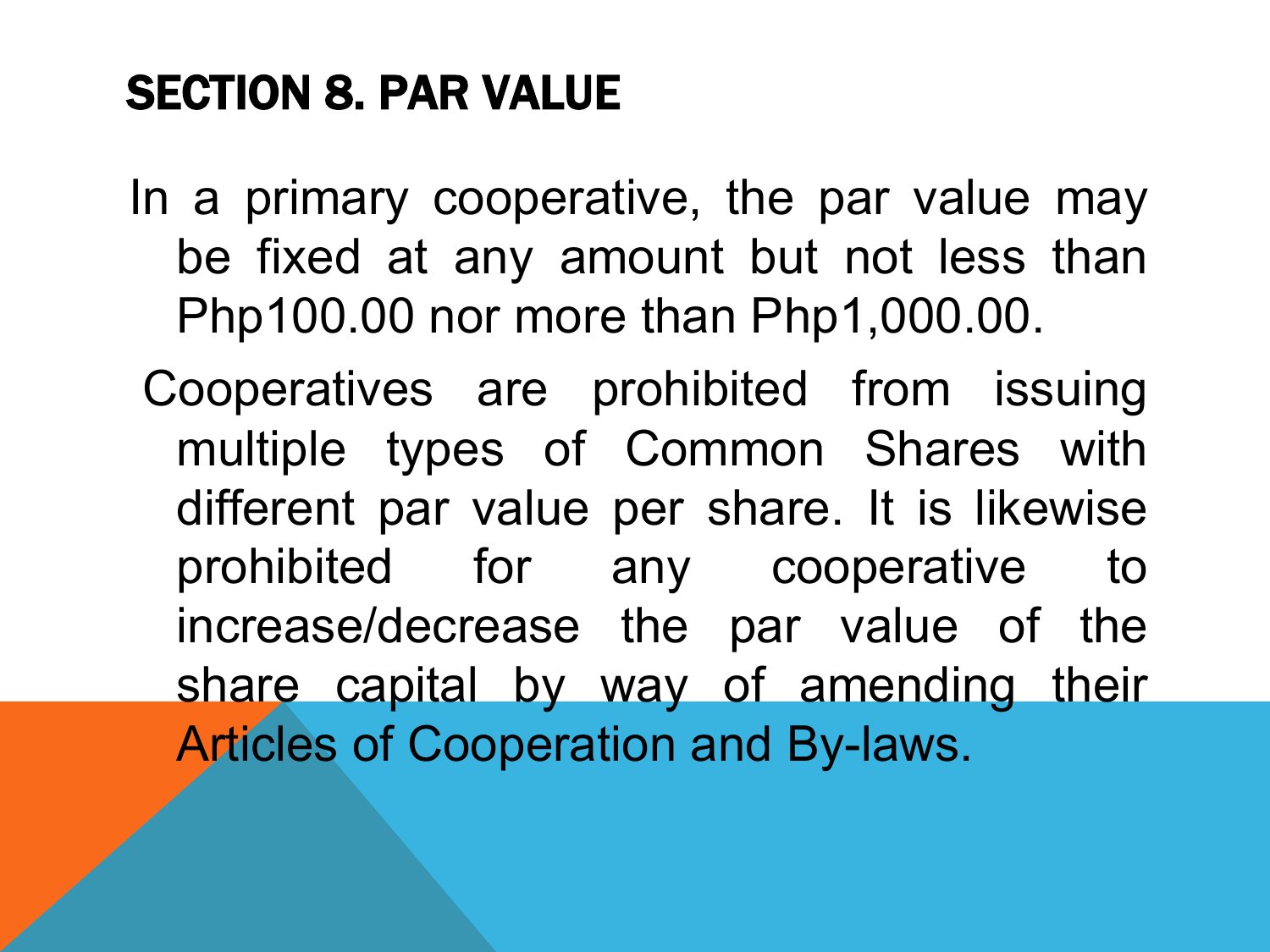#### SECTION 9. LIMITATION ON SHARE CAPITAL HOLDINGS

No member of a primary cooperative other than cooperative itself shall own or hold more than ten per centum (10%) of the share capital of the cooperative.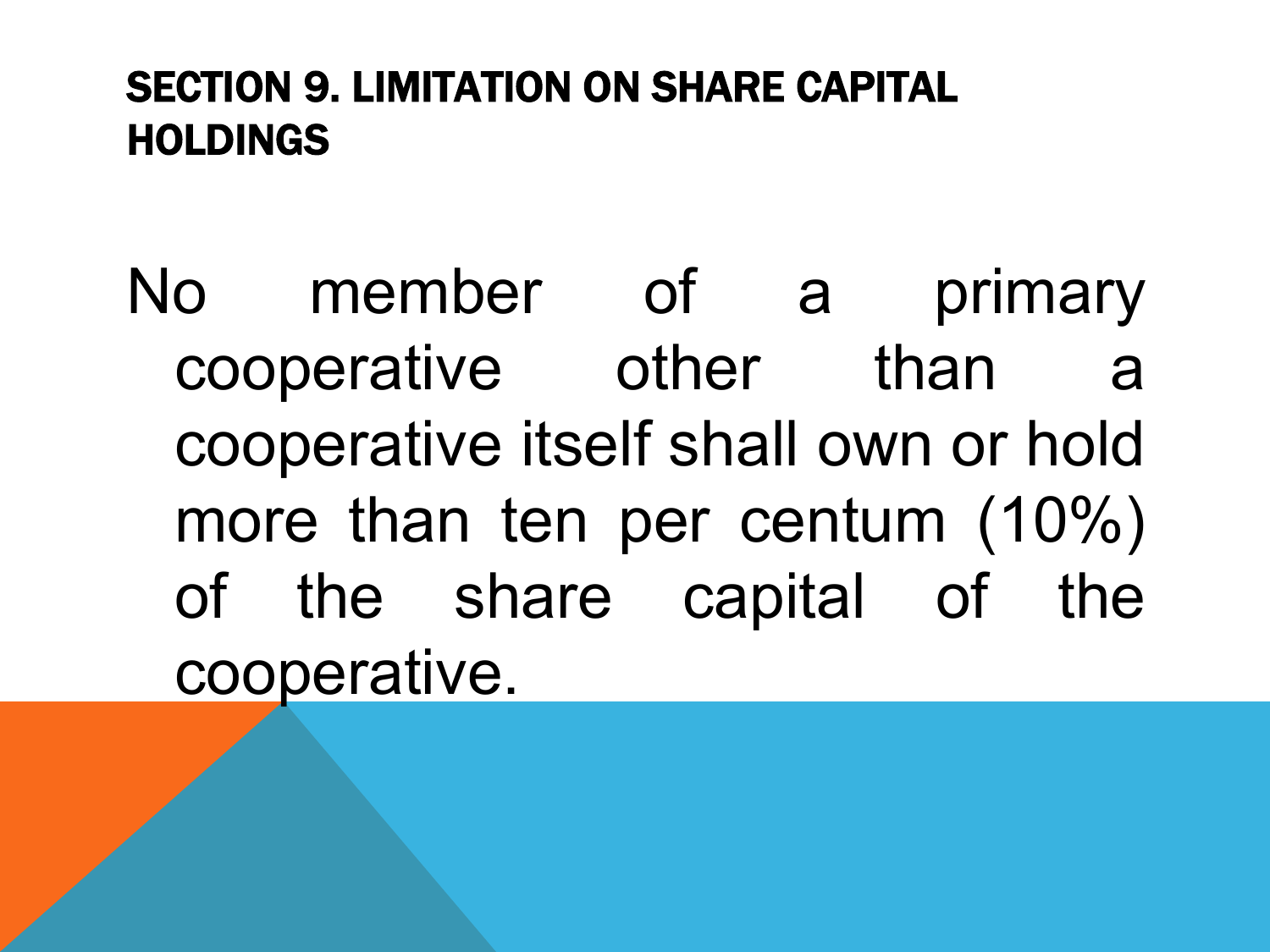#### SECTION 10. FINES ON UNPAID SUBSCRIBED SHARE CAPITAL

The By-laws of a cooperative shall prescribe a fine on unpaid subscribed share capital. Provided, that such fine is fair and reasonable under the circumstances as determined by the Board of Directors.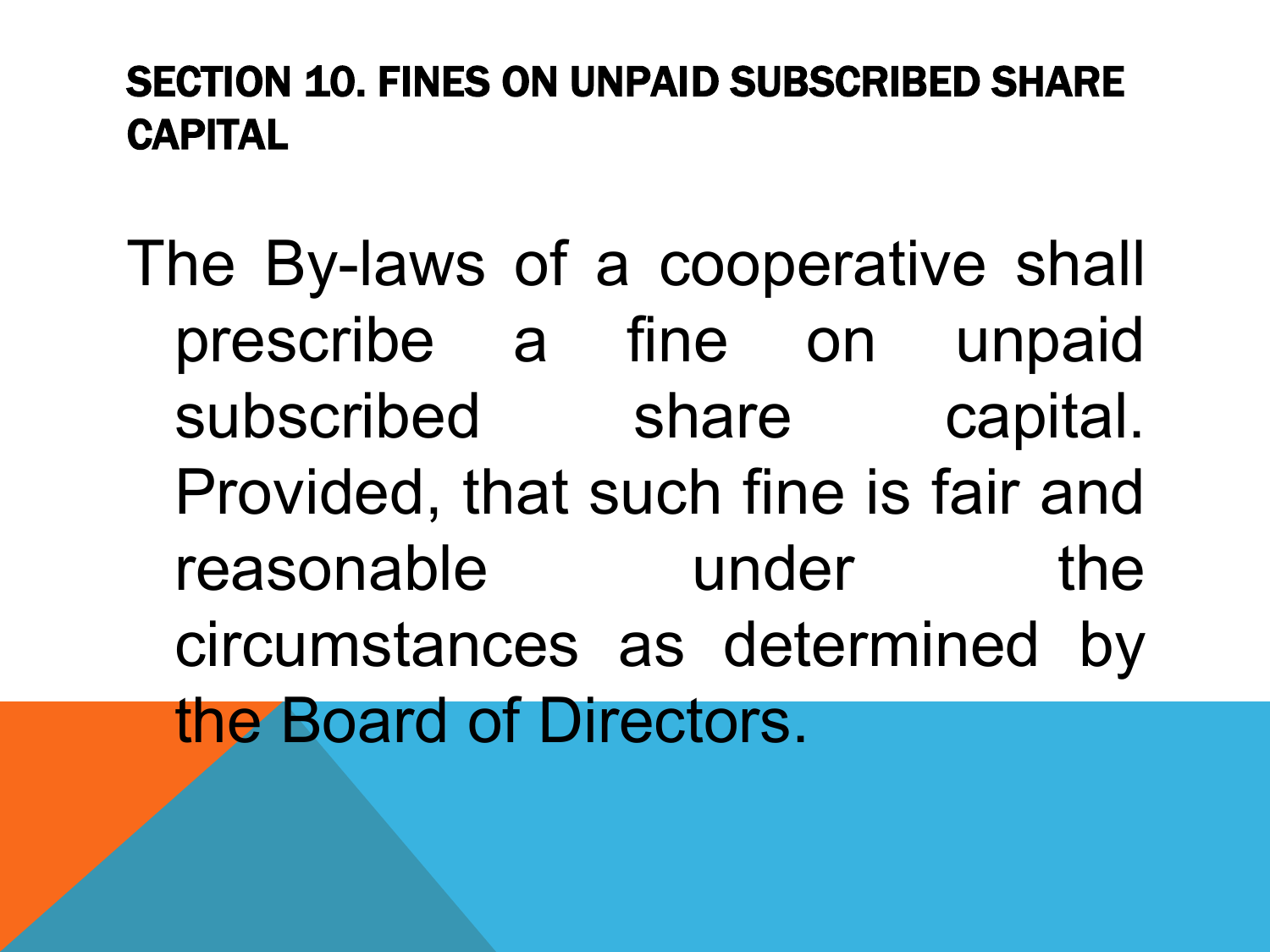#### ASSIGNMENT OF SHARE CAPITAL CONTRIBUTION OR INTEREST.

- He/She has held such share capital contribution or interest for not less than one (1) year;
- The assignment is made to the cooperative or to a person who falls within the field of membership of the cooperative; and The Board of Directors has approved such
- assignment.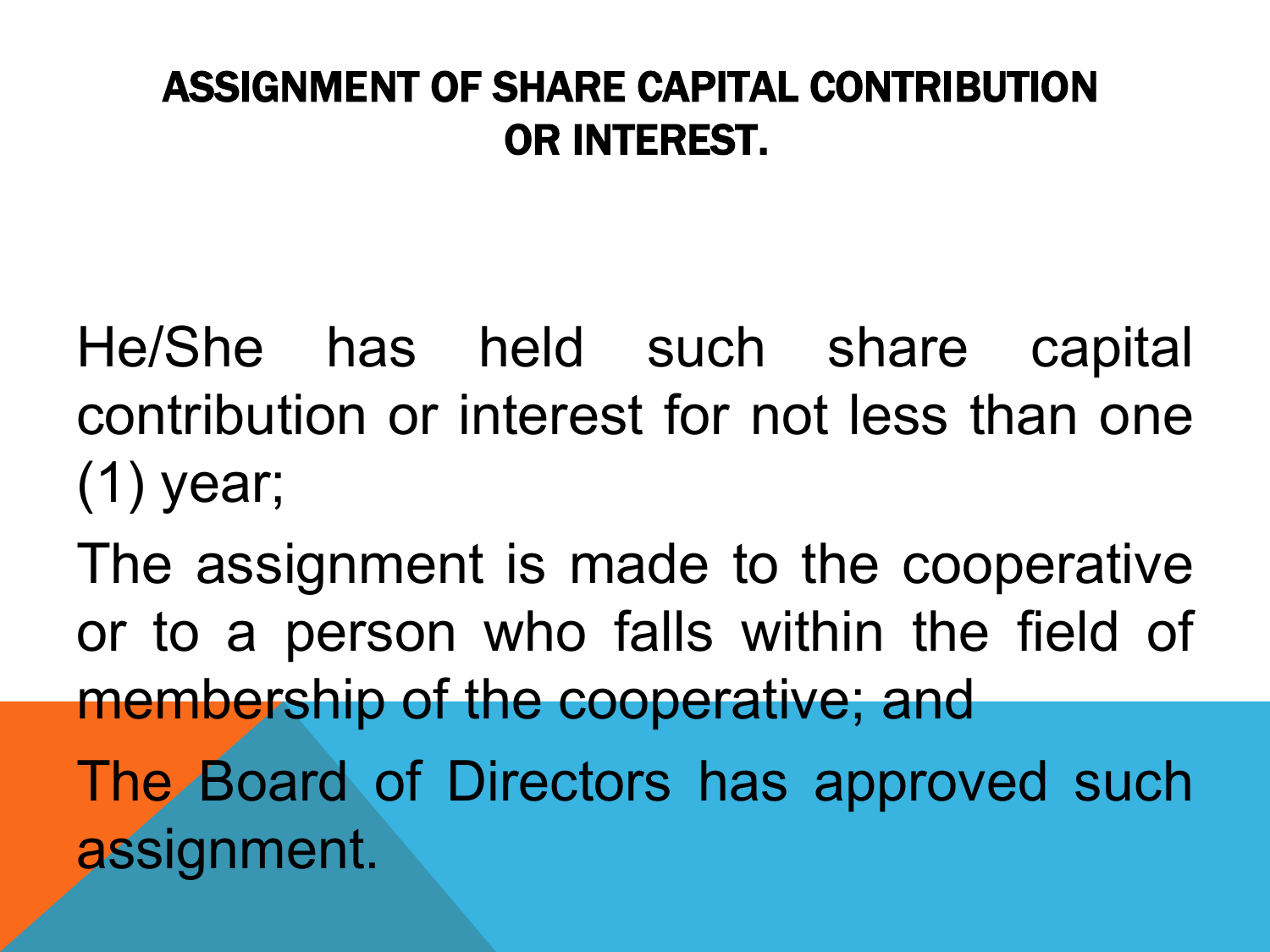### **INTEREST ON SHARE CAPITAL**

Interest on share capital shall not exceed the Rate of Return on Investment.

Unless otherwise provided for in the By-laws of the cooperative, share capital shall earn interest. The rate of interest shall be computed, as follows:

X(Net Surplus less Statutory Reserves)

Rate of interest = --------------------------------------------

Total Average Share Month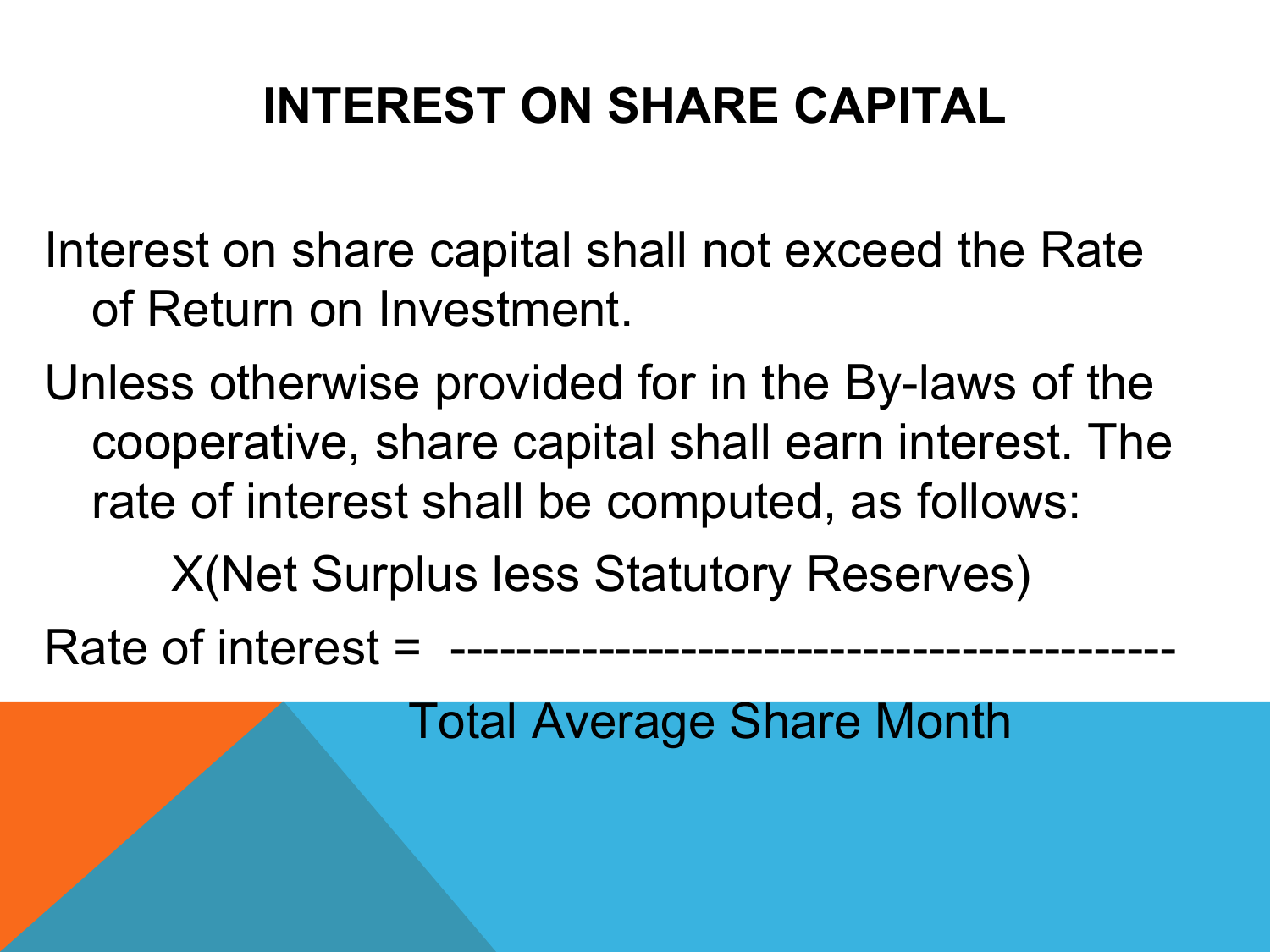Where:

*X shall be a percentage to be determined by the Board of Directors allocated for interest on share capital.*

No allocation of interest on share capital shall be made without the approval of the Board of Directors.

Payment of interest, unless otherwise provided for in the Bylaws, must be made on such date as may be determined by the Board of Directors. The General/Representative Assembly, however, upon the recommendation of the Board of Directors, may defer the payment of such interest including patronage refund in order to raise revolving capital.

Share capital shall receive a monthly limited rate of interest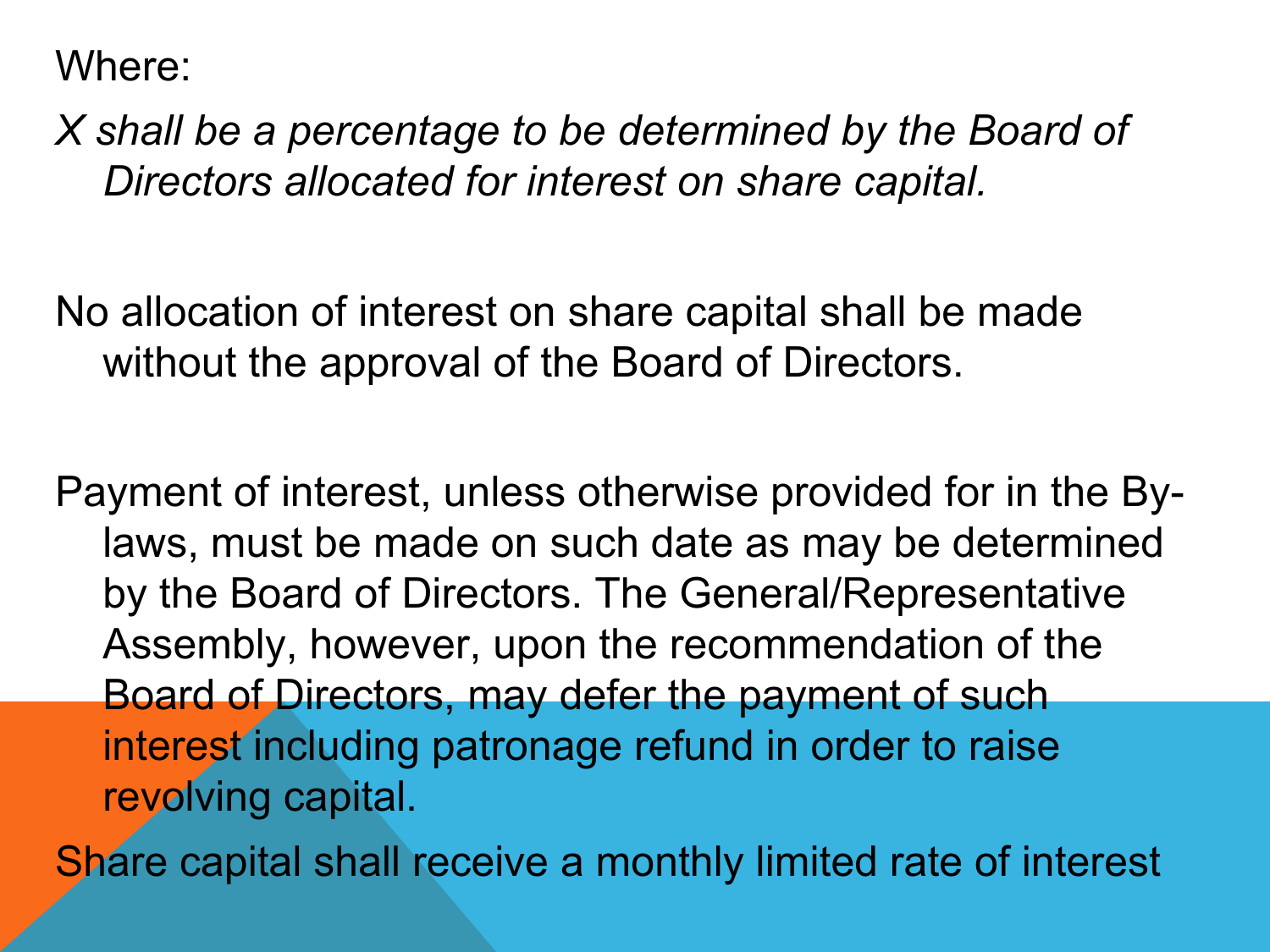#### WITHDRAWAL OF SHARE CAPITAL

A member of a cooperative may, for any valid reason, withdraw his/her membership from the cooperative by giving a sixty (60)-day notice to the Board of Directors. Subject to the By-laws of the cooperative, the withdrawing member shall be entitled to a refund of his/her share capital contribution and all other interests in the cooperative. Provided, That such refund shall not be made if upon such payment the value of the assets of the cooperative would be less than the aggregate amount of its debts and liabilities exclusive of his/her share capital contribution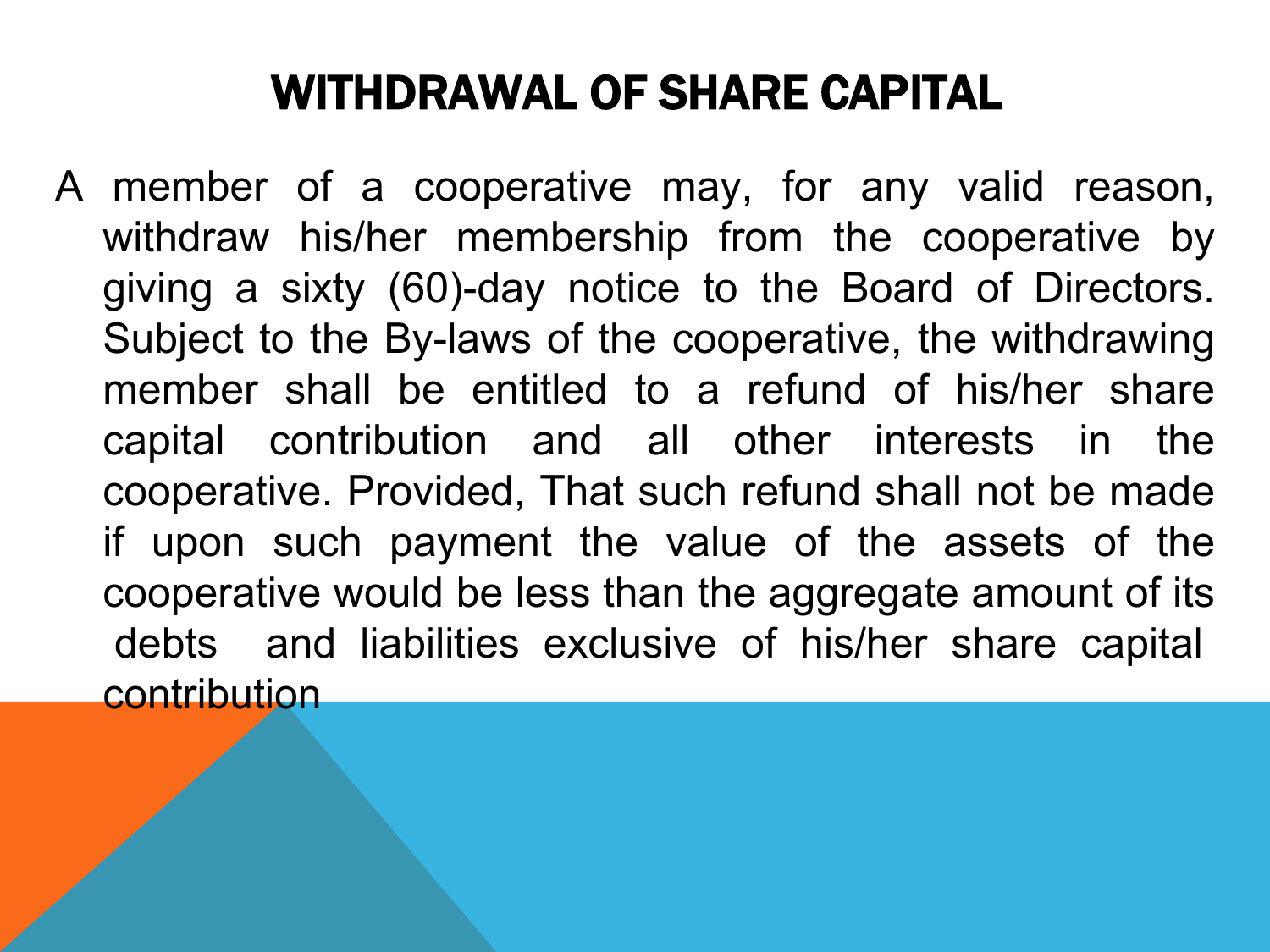#### PATRONAGE REFUND

The principle of Patronage Refund is a principle of equity wherein an equal right of members to participate in the organization and to equitably share in the benefits accruing therefrom is established. Under this principle, the Net Surplus shall not be construed as profit, but as excess payments made by them from the cooperative and which shall be deemed to have been returned to them if the same is distributed as prescribed by the Code and by this Rule. Provided, however, that the amount allocated for patronage refund shall not be less than thirty percent (30%) of the net surplus after deducting the statutory reserves based on the principle of equity. Provided, further, that in no case shall the rate of patronage refund be more than twice the rate of interest on share capital.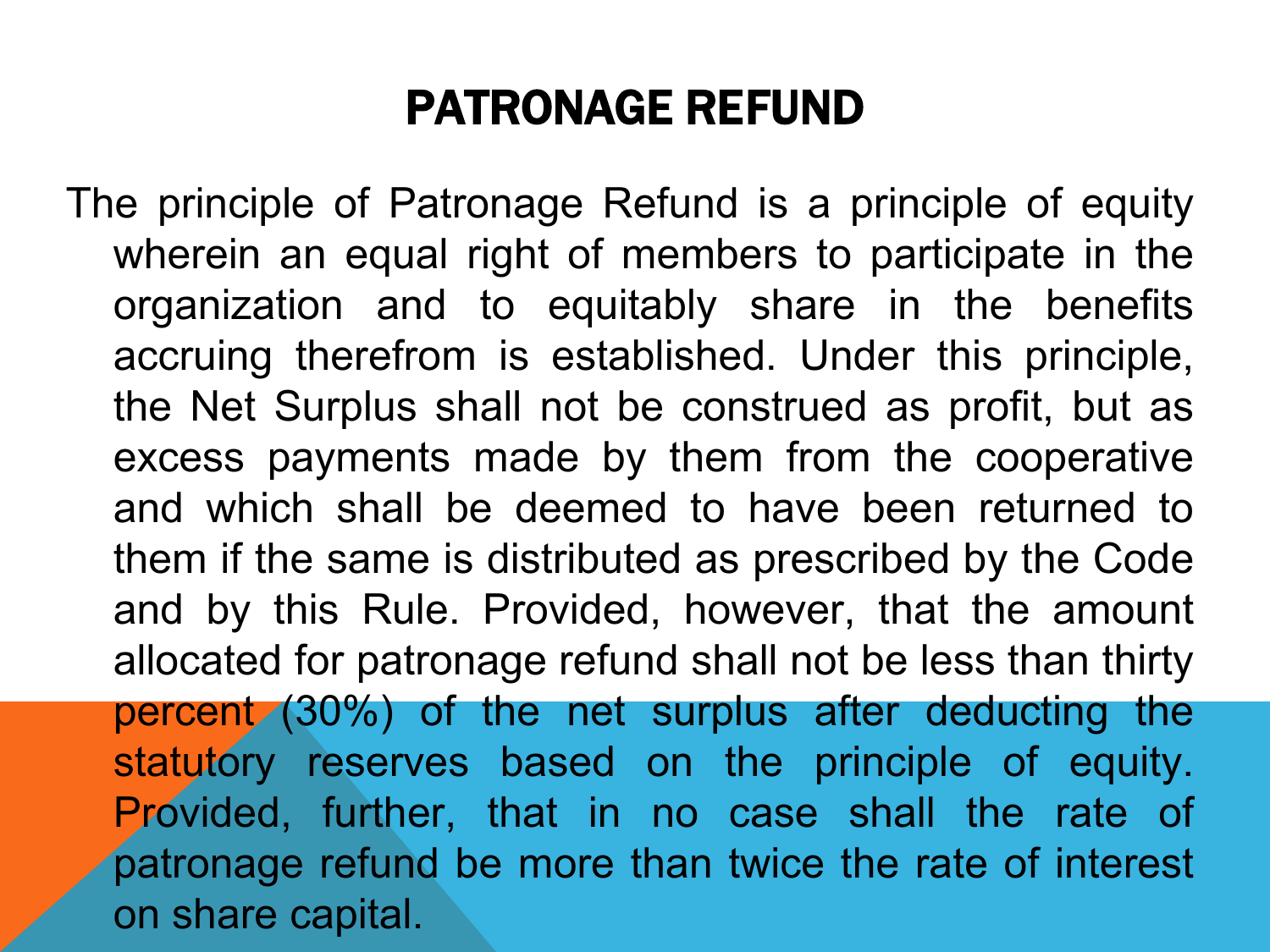### ACCOUNTING PROCEDURE

The accounting system to be instituted/maintained in the cooperative shall be in accordance with the generally accepted accounting principles and practices. The cooperative shall use the Standard Chart of Accounts and its accompanying Accounting Manual prescribed by the Authority.

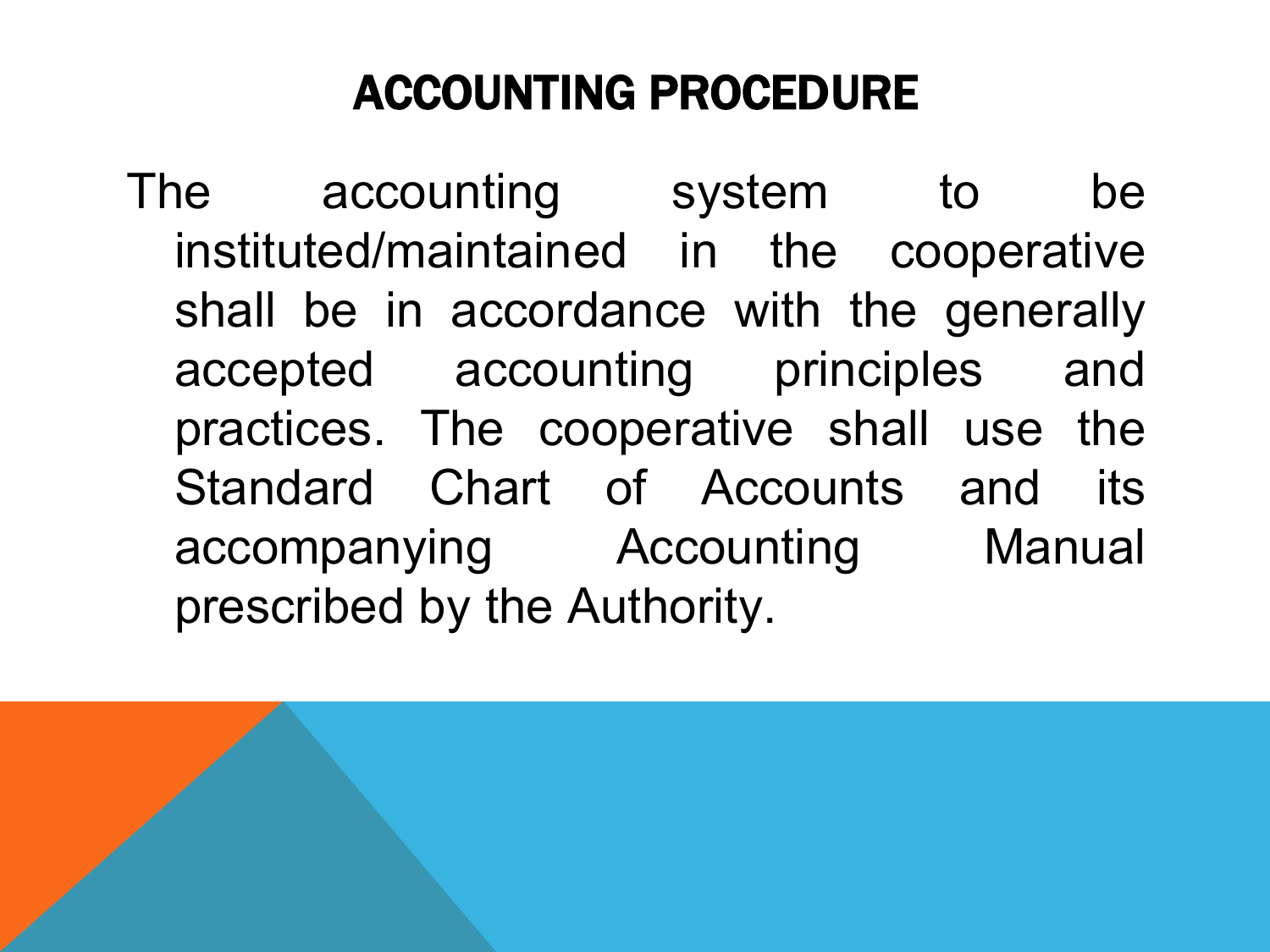#### **RULE 11 SOCIAL AUDIT OF COOPERATIVE**

*"Art. 80. Annual Audit. - Cooperatives registered under this Code shall be subject to an annual financial, performance and social audit."*

*"The social audit shall be conducted by an independent social auditor accredited by the Authority."*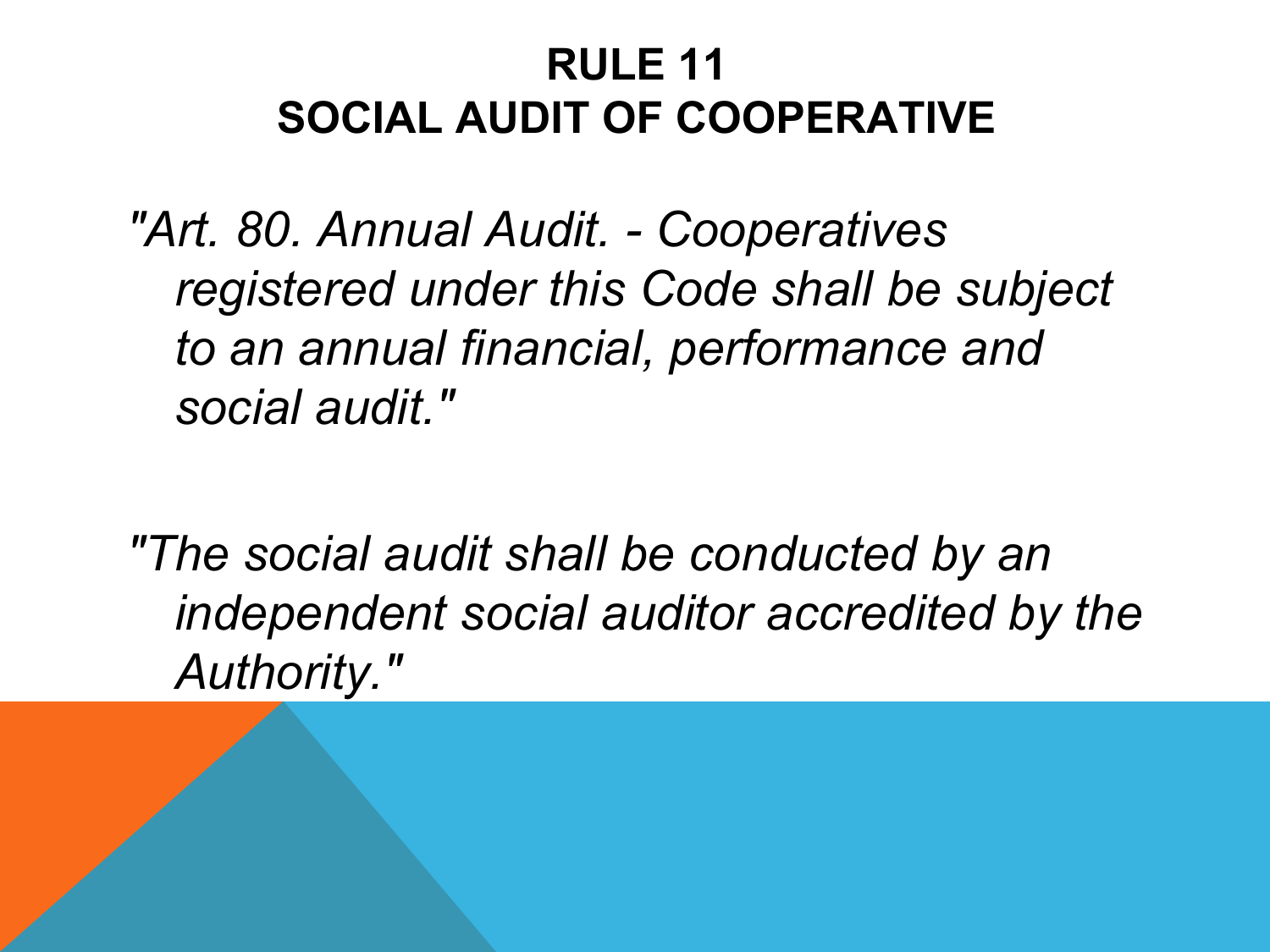- All registered cooperatives regardless of type or category shall be subject to social audit.
	- The Social Audit is a procedure where the cooperative assesses its social impact and ethical performance vis-a-vis its stated goals and social missions. The cooperative's actual social and ethical performances shall be quantified and qualified according to the parameters to be identified by the Authority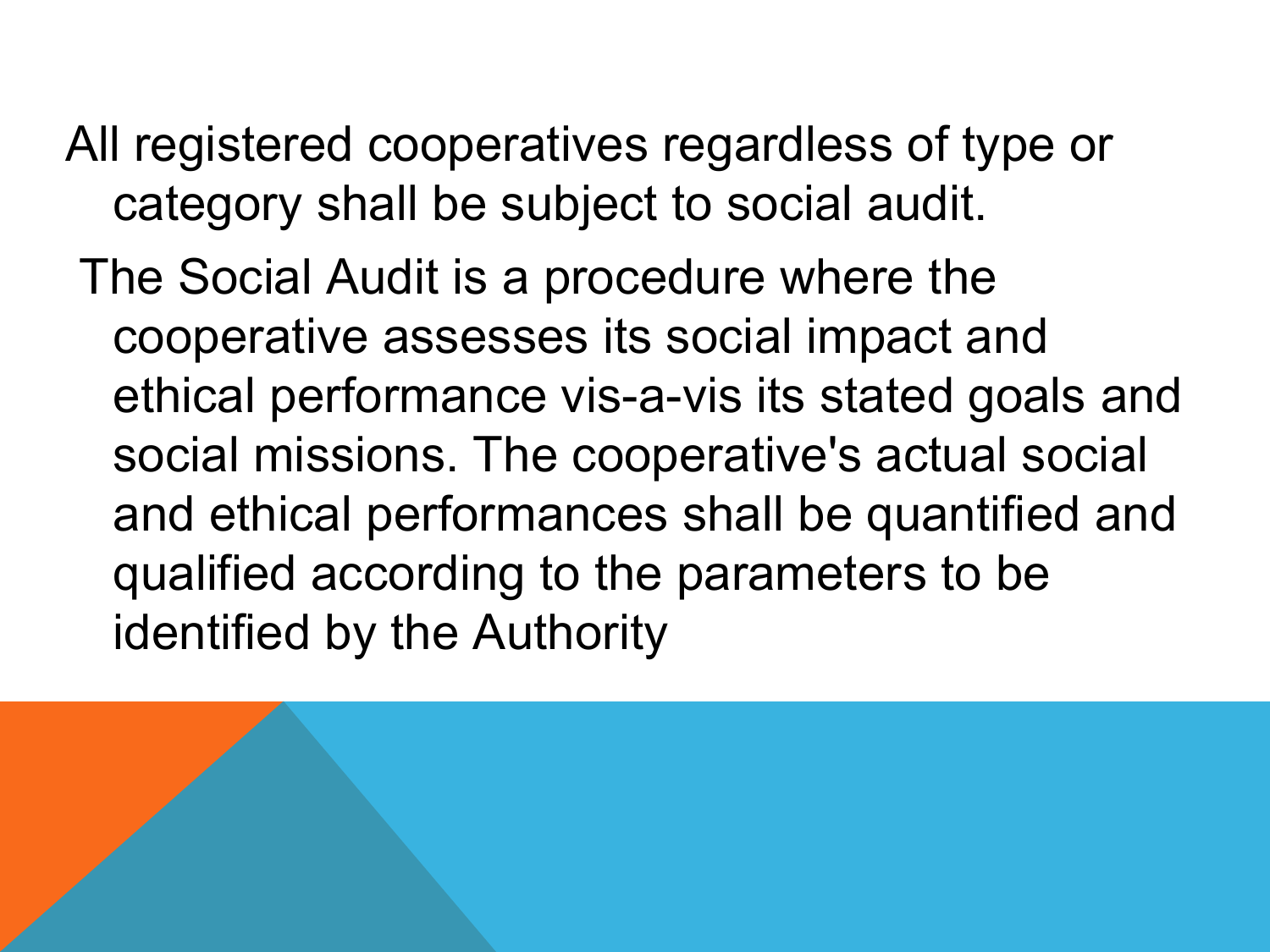### SCOPE OF SOCIAL AUDIT

1) Level of participation of the Members and Officers to the operations of the cooperative

- 2) Impact of the Cooperative Programs and Policies to the Community
- 3) Uses of Community Development Fund The Authority shall issue the Guidelines concerning Social Audit.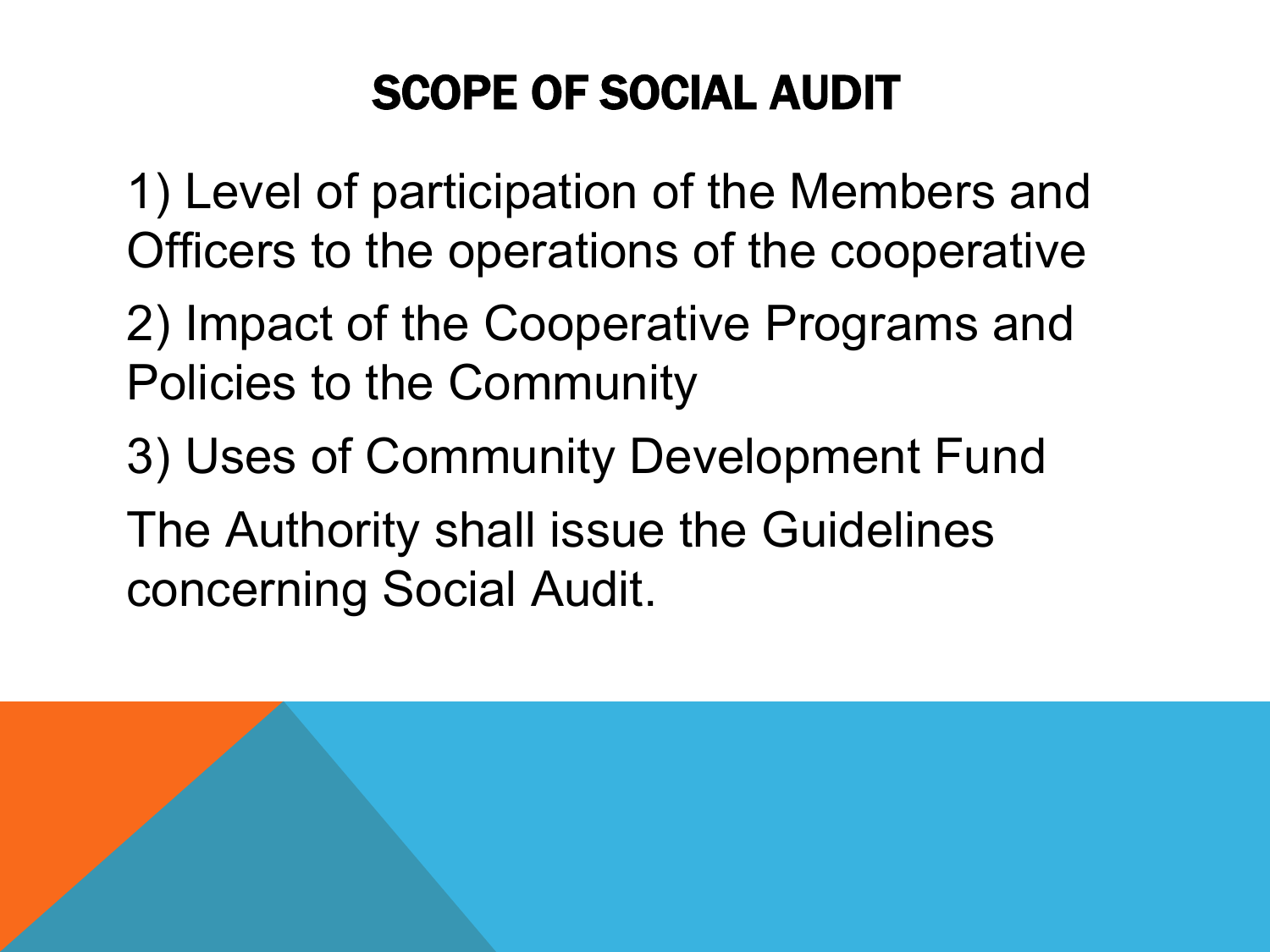## **OBJECTIVES**

The cooperative is both an economic and social enterprise. As such, the social contribution of the cooperative shall indicate the improvement on the social welfare of the members and the community as a whole.

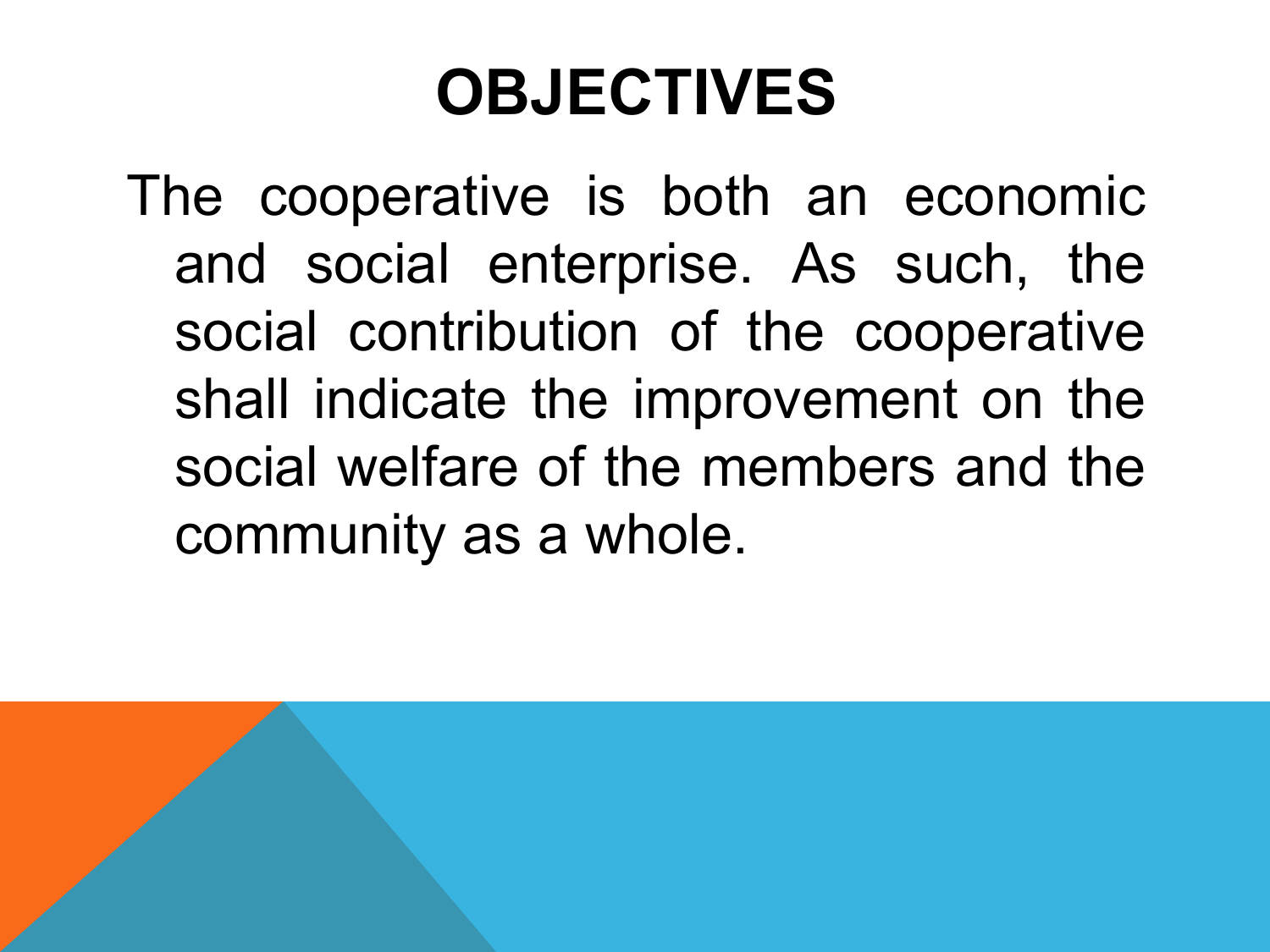### **APPLICABILITY**

A social audit of a cooperative shall be undertaken by an independent social auditor accredited by the Authority, who shall submit the social audit report to the Board of Directors of the cooperative. Said report shall form part of the Cooperative Annual Progress Report (CAPR) to be filed with the Authority

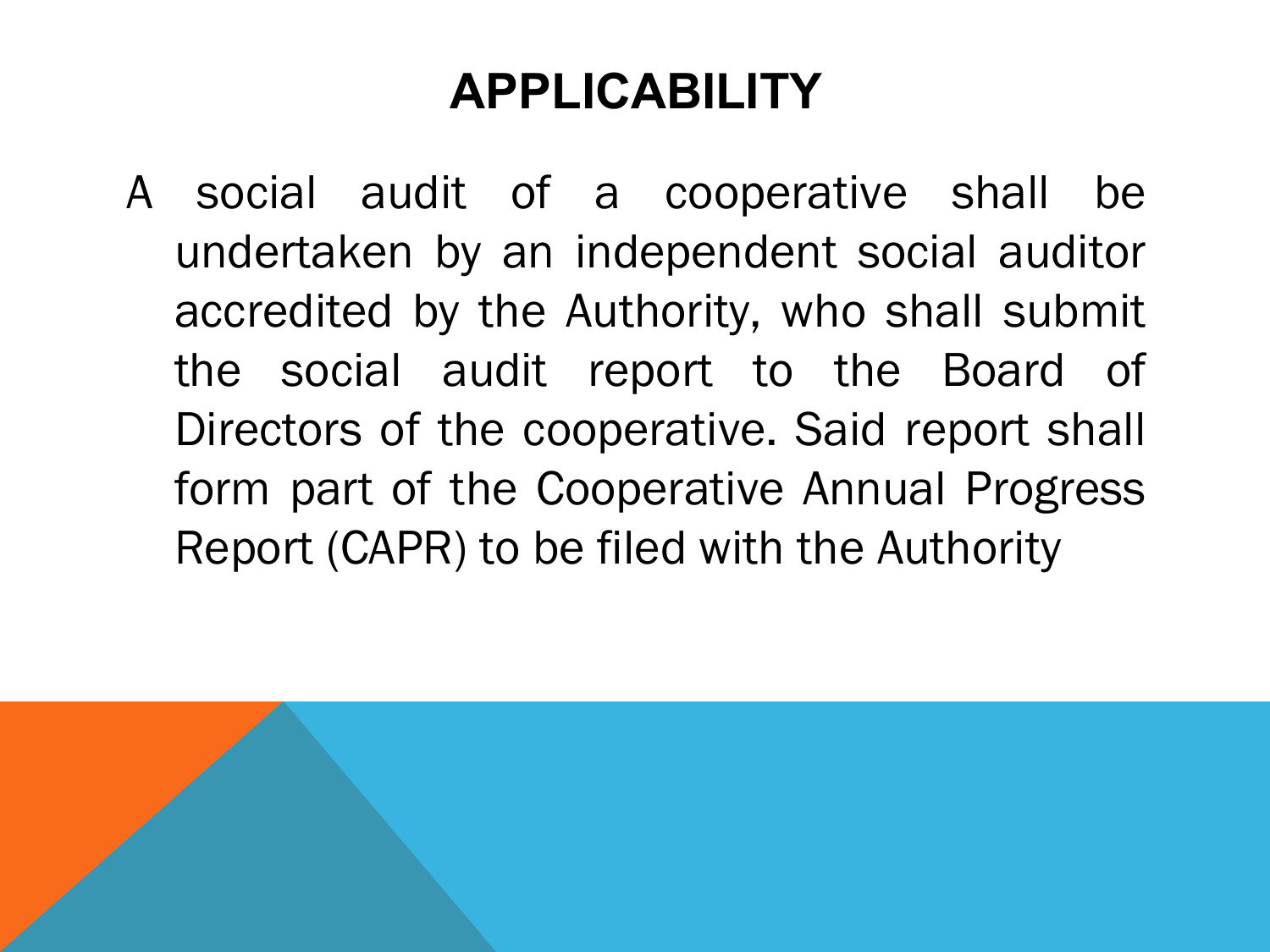### **SANCTIONS**

Failure of the cooperative to submit to the Authority the required Social Audit Report as an attachment to the CAPR shall constitute non-compliance as provided in Rule 8 of these Rules.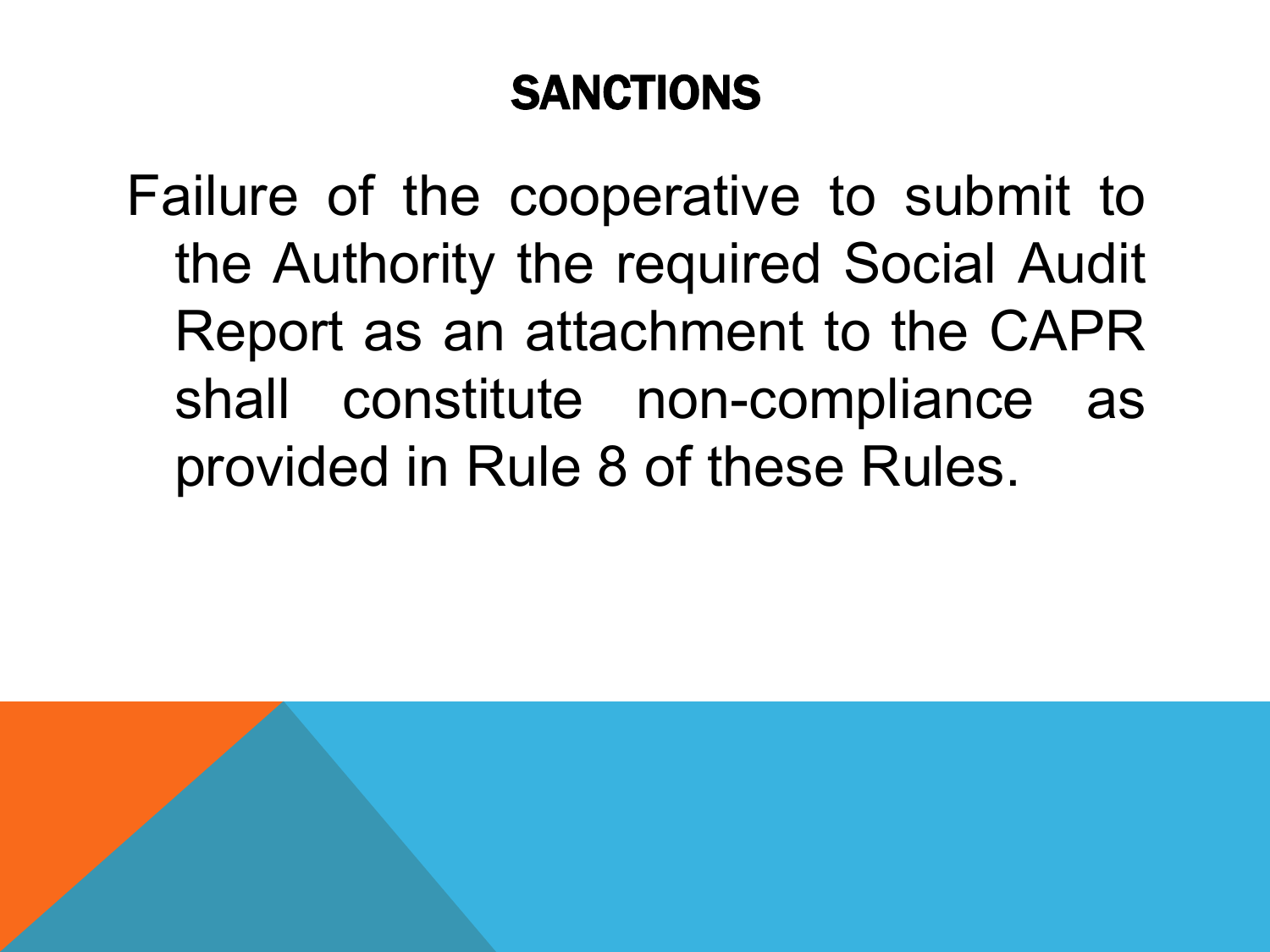### **TRANSITORY PROVISIONS**

- Upon approval of the Accreditation Guidelines of Cooperative Social Auditors, the following shall apply:
- For cooperatives with assets of at least ONE BILLION PESOS (P1,000,000,000.00), the social audit shall be undertaken by an independent social auditor accredited by the Authority;
- For cooperatives with assets less than ONE BILLION PESOS (P1,000,000,000.00), the social audit shall be undertaken by the internal auditor or the audit committee of the cooperative.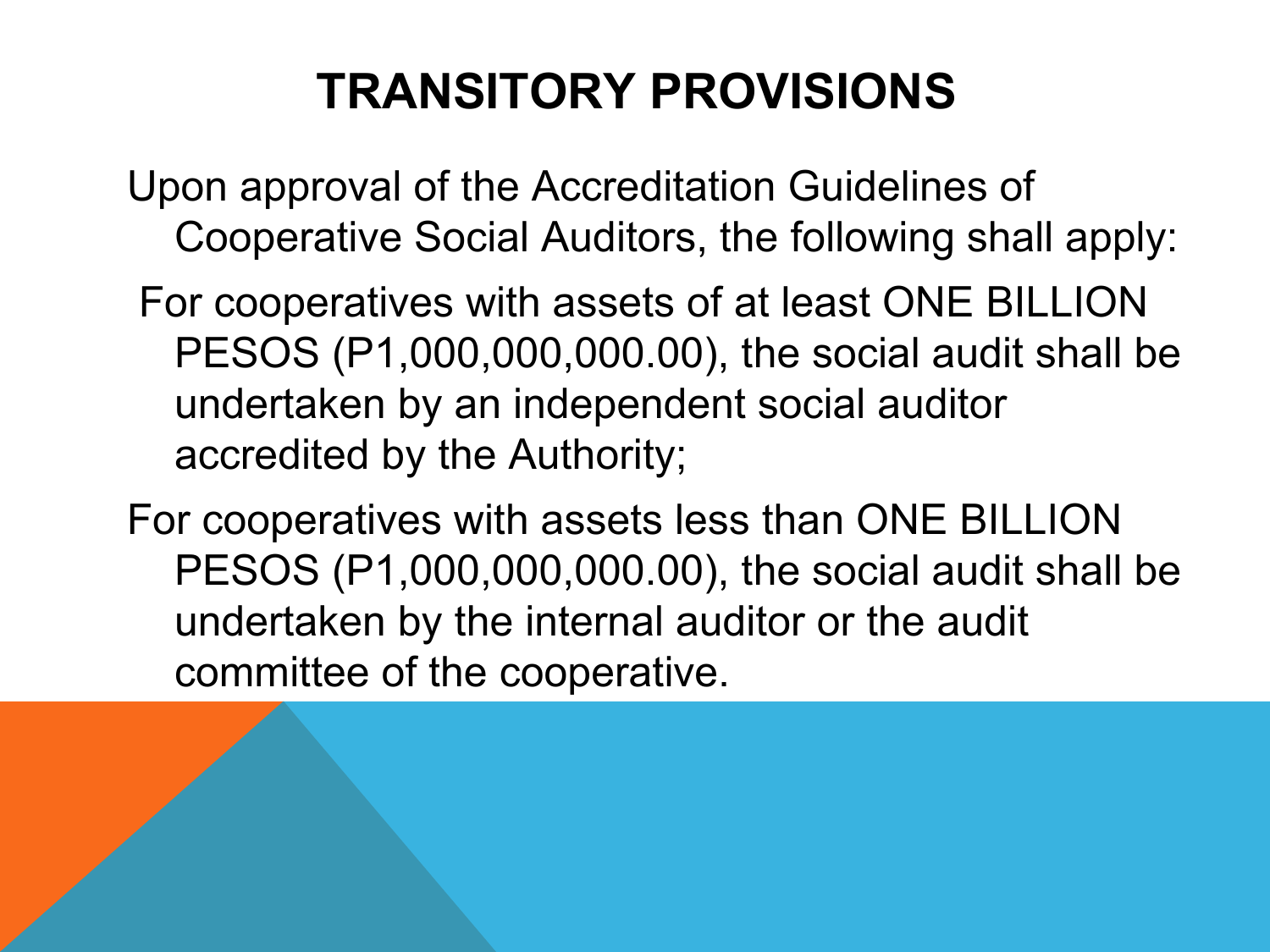#### **LABOR SERVICE COOPERATIVE AND WORKERS COOPERATIVE**

### **Legal Basis – Art. 23**

*Labor Service Coop* – engaged in providing a specific labor, job or service to a principal under a contracting or sub-contracting arrangements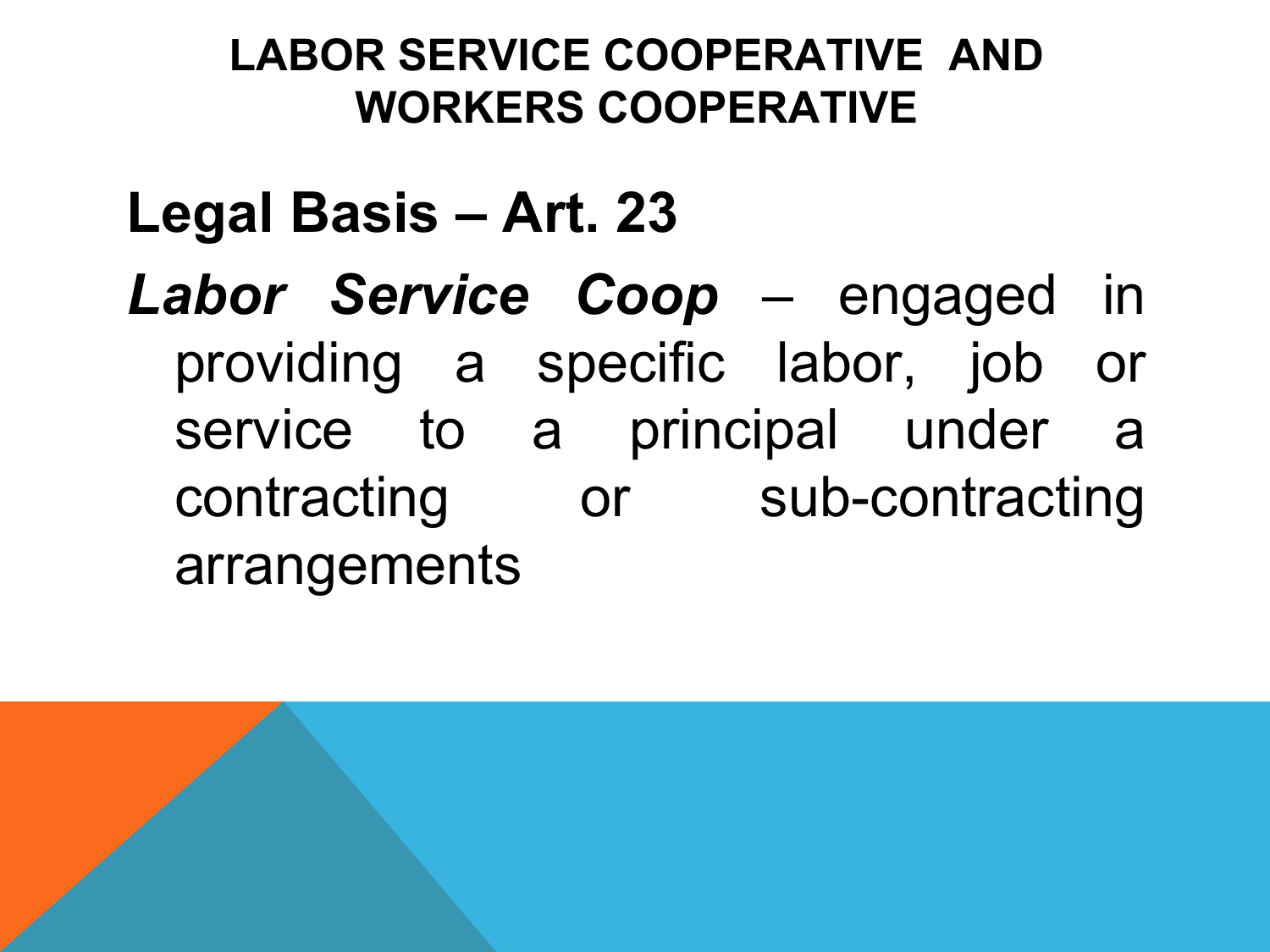## **CAPITAL SOURCES**

Workers Cooperative – organized by workers, including the self employed, who are at the same time members and owners of the enterprise. The principal purpose is to provide employment and business opportunities to its worker-members and to manage it in accordance with the cooperative principle.

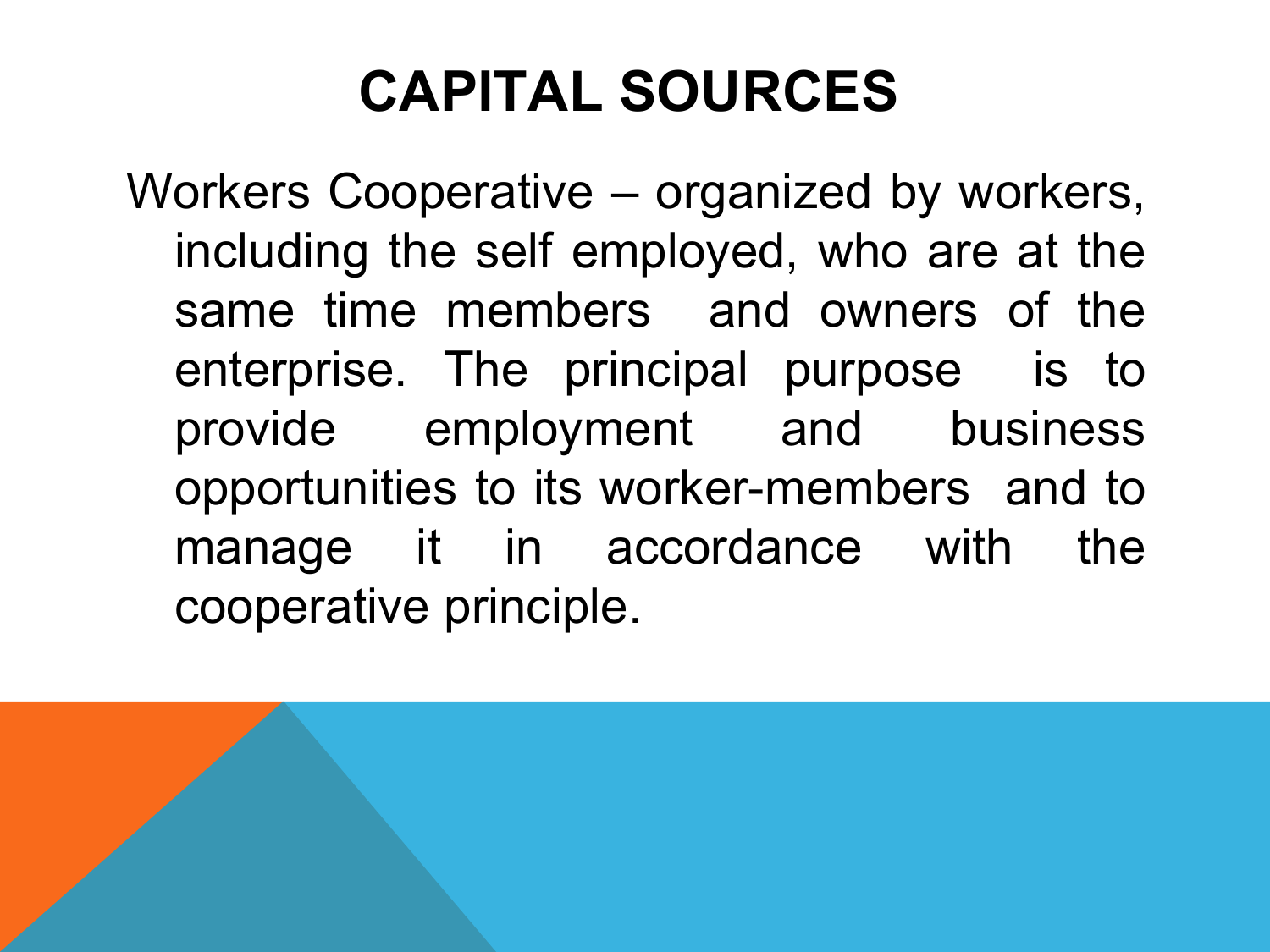#### Labor Service Coop

Engaged in contracting and sub-contracting arrangements as defined in its by laws

Existence of employeremployee relationship at all times in contracting and sub-contracting arrangements during the deployment of member,

Workers Cooperative

May engage in labor and production, including contracting and sub contracting arrangements in support of its main activity as defined by law.

Self employed individual is allowed by the coop in regard to its enterprise.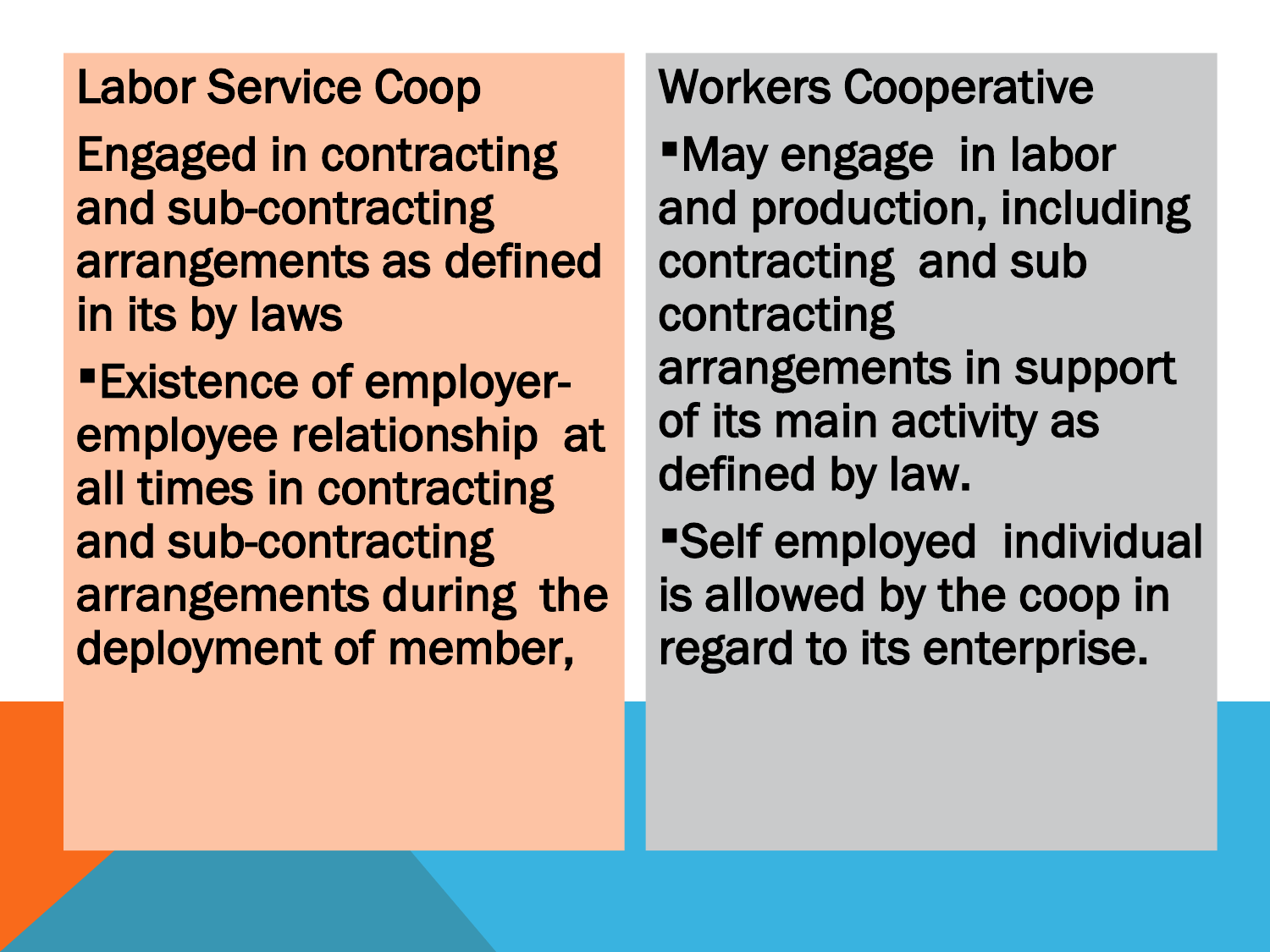## **TRI LATERAL RELATIONSHIP**

- 1) An employer-employee relationship exists between the contractor and the workermember engaged to perform in a specific job.
- 2) A contractual relationship between the principal and the contractor.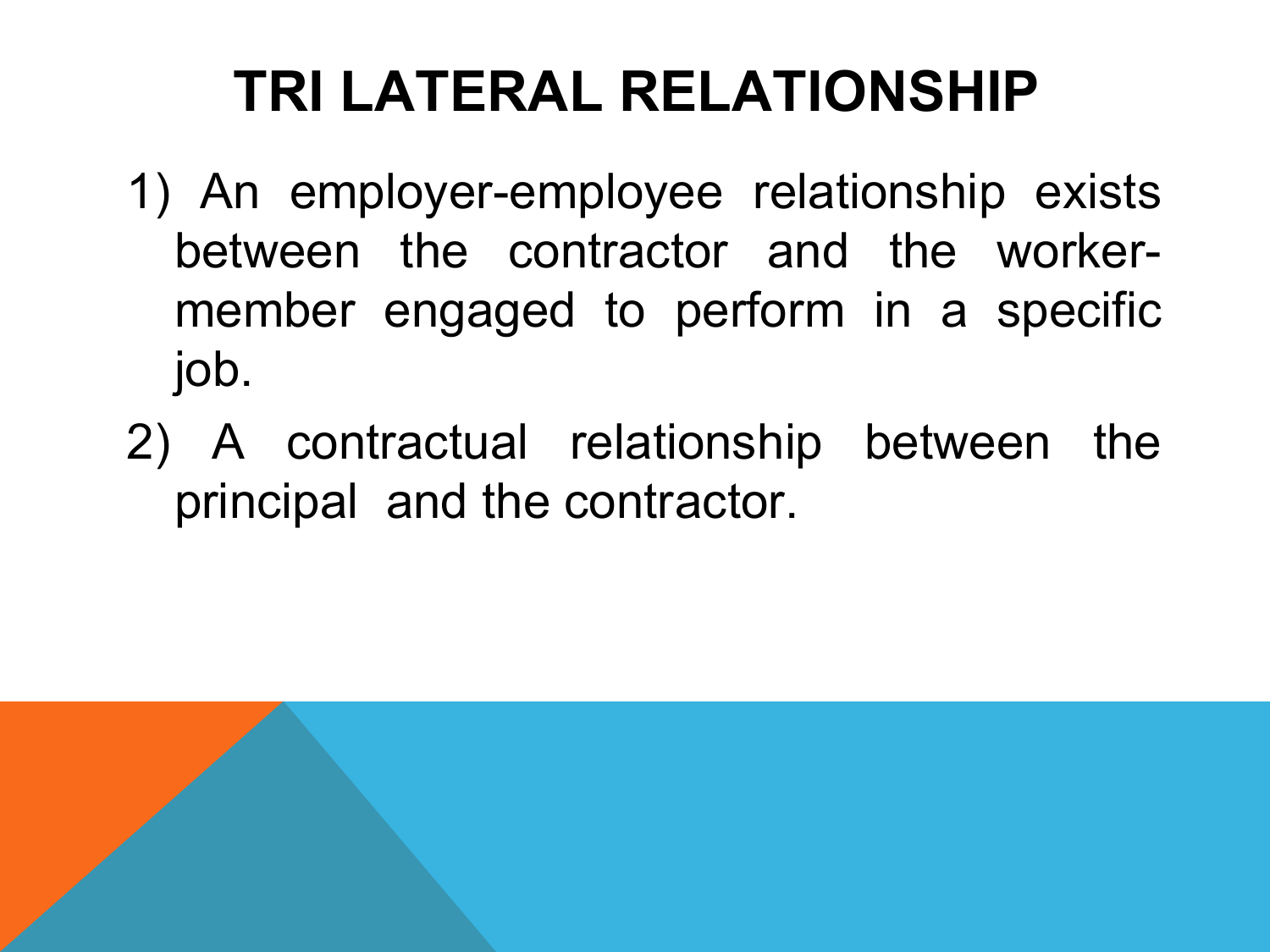### **REQUIRED CONTRACTS**

Membership agreement between the workermember and the cooperative

- Employment Contract between the contractor and worker-member
- Service Agreement between the Principal and the Contractor.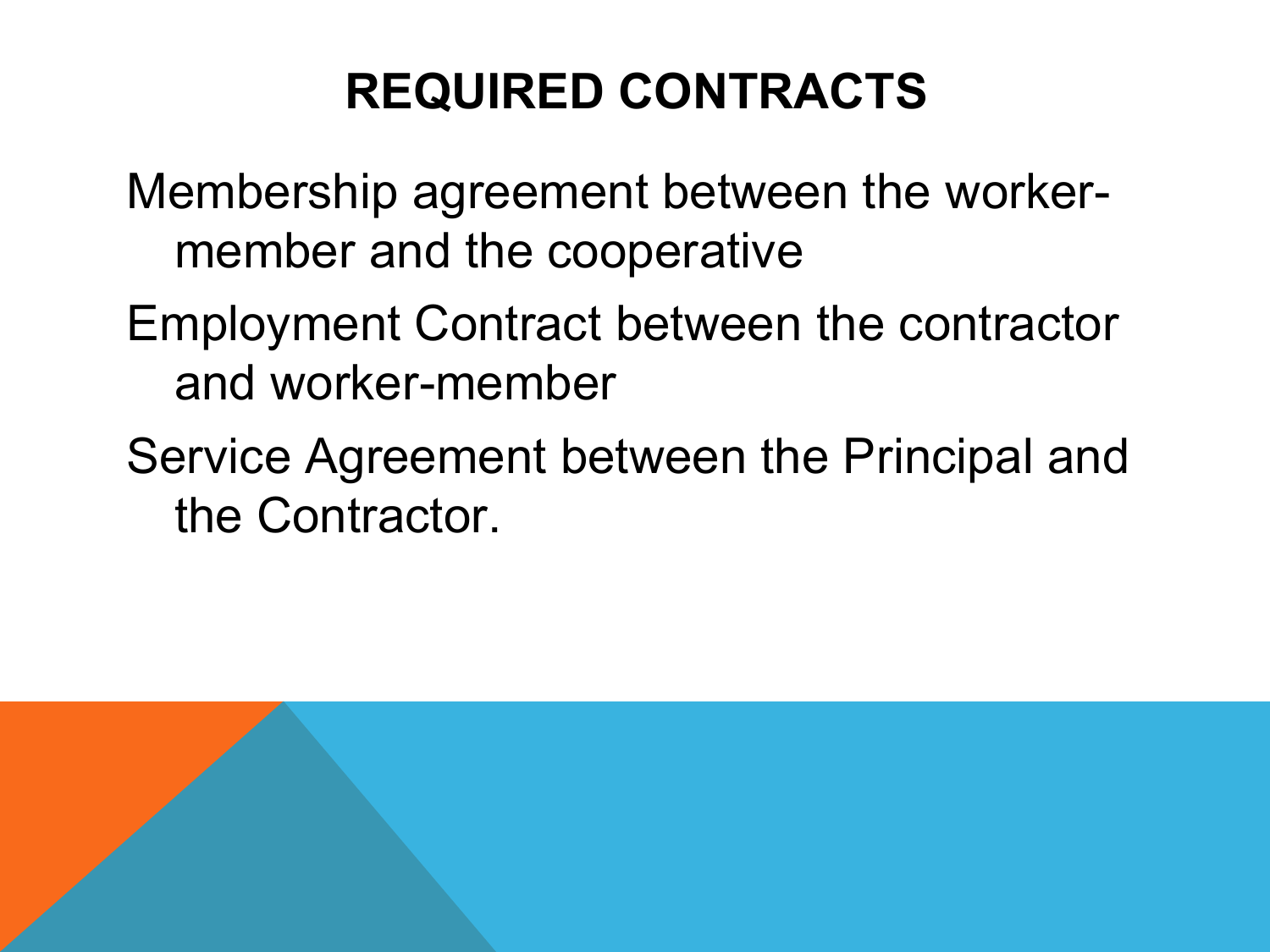### **REIMBURSABLE COSTS**

| Α.        | Payable directly to member-employee |            |
|-----------|-------------------------------------|------------|
|           | <b>Salaries</b>                     | <b>XXX</b> |
|           | <b>Night Differential</b>           | <b>XXX</b> |
|           | <b>ECOLA</b>                        |            |
|           | <b>XXX</b>                          |            |
| $\bullet$ | $13th$ Month Pay                    | <b>XXX</b> |
|           | Service Incentive Leave             | <b>XXX</b> |
|           | <b>Sub Total</b>                    |            |